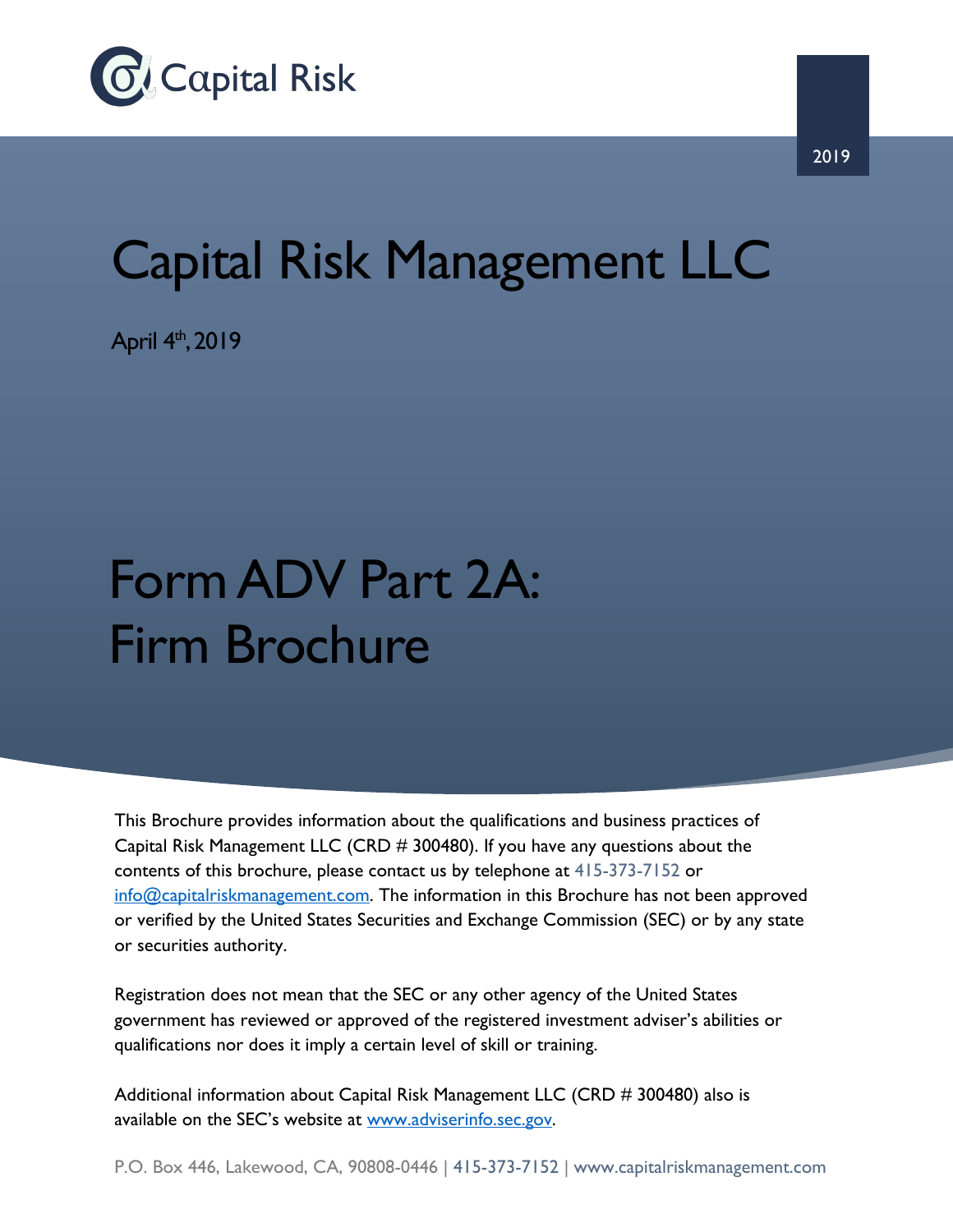## **Item 2. Material Changes**

This section of the Capital Risk Management LLC's ("Capital Risk") Form ADV Part 2A ("the Brochure") identifies and discusses material changes made to the Brochure since the last update. The following is a summary of material changes made to this Brochure since the last filing:

There are not any changes to the document as it is an initial filing.

Capital Risk will deliver to our clients, a free annual updated Brochure that includes a summary of any material changes made to this and subsequent Brochures within 120 days of the close of our fiscal year.

If you would like to request a copy of the most recent Brochure at any time, please contact Capital Risk Management LLC at 415-373-7152 or info@capitalriskmanagement.com.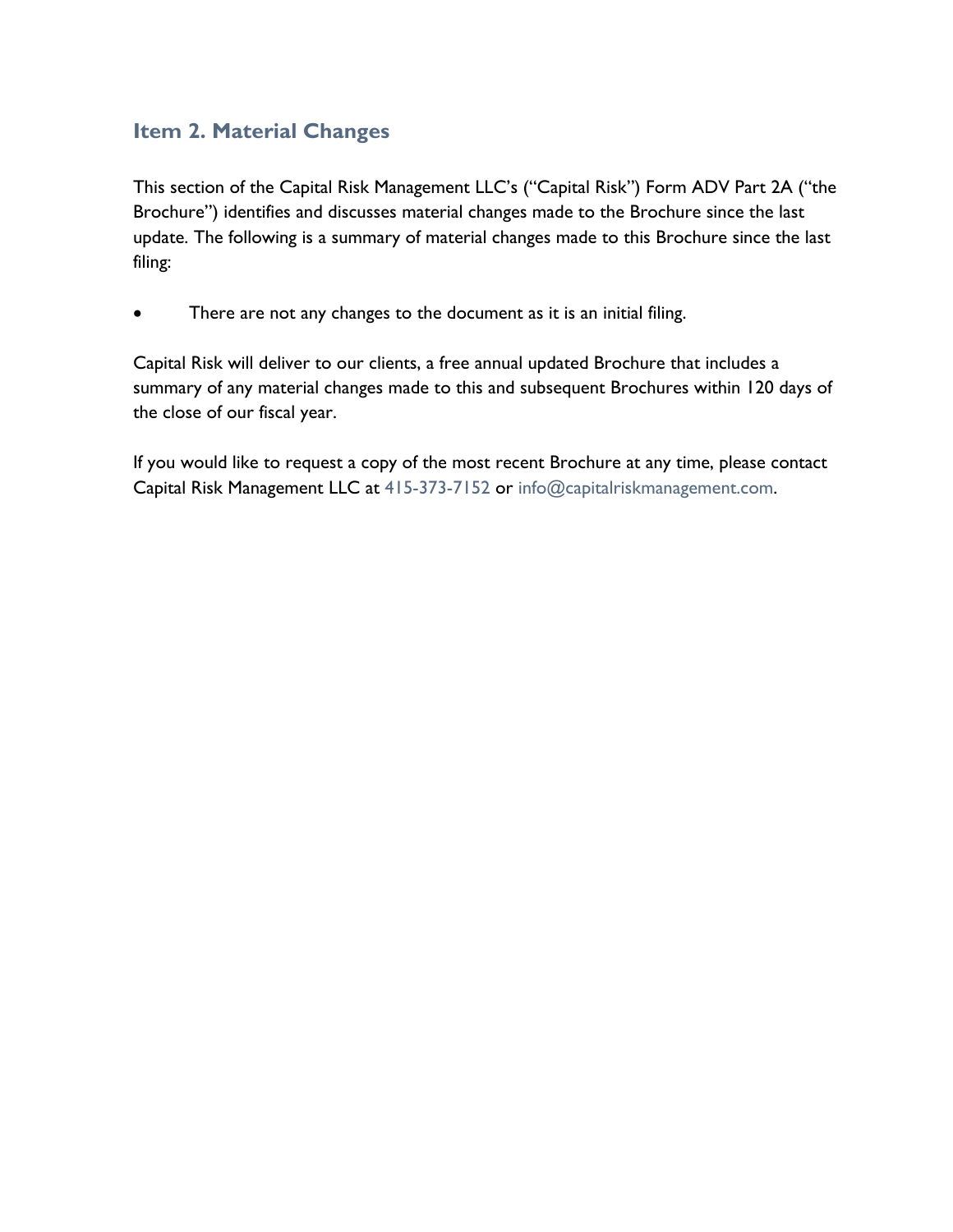## **Item 3. Table of Contents**

| Item 2. Material Changes                                                                           | $\mathbf{z}$    |
|----------------------------------------------------------------------------------------------------|-----------------|
| Item 3. Table of Contents                                                                          | 3               |
| <b>Item 4. Advisor Business</b>                                                                    | 4               |
| Item 5. Fees and Compensation                                                                      | 10              |
| Item 6. Performance-Based Fees and Side-by-Side Management                                         | $\overline{14}$ |
| Item 7. Types of Clients                                                                           | $\overline{14}$ |
| Item 8. Methods of Analysis, Investment Strategies, and Risk of Loss                               | 15              |
| Item 9. Disciplinary Information                                                                   | 22              |
| Item 10. Other Financial Industry Activities and Affiliations                                      | 22              |
| Item 11. Code of Ethics, Participation or Interest in Client Transactions, and Personal Trading 22 |                 |
| Item 12. Brokerage Practices                                                                       | 25              |
| Item 13. Review of Accounts                                                                        | 26              |
| Item 14. Client Referrals and Other Compensation                                                   | 27              |
| Item 15. Custody                                                                                   | 27              |
| Item 16. Investment Discretion                                                                     | 28              |
| Item 17. Voting Client Securities                                                                  | 28              |
| Item 18. Financial Information                                                                     | 29              |
| Item 19. Requirements for State-Registered Advisers                                                | 30              |
| <b>Further Item: Business Continuity</b>                                                           | 30              |
| Supplement: Jason Prole (CRD # 5771555)                                                            | 33              |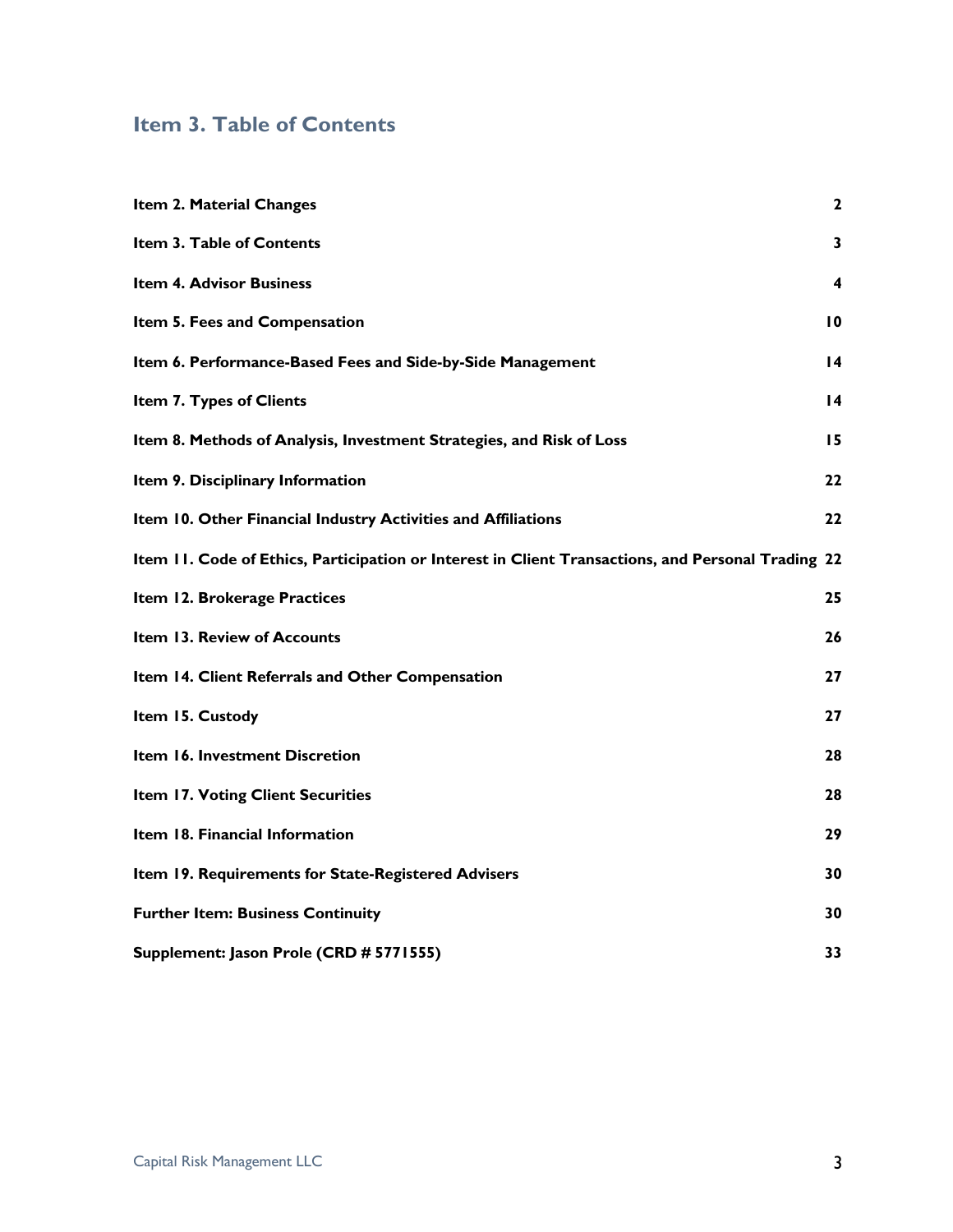#### **Item 4. Advisor Business**

### **Summary**

Capital Risk Management, LLC ("Capital Risk") is a privately held investment advisory firm (the "Firm") founded in 2018 and entirely held by Jason Prole with its principal place of business located in Lakewood, CA.

Capital Risk Management, LLC is not affiliated with any broker/dealers, other investment managers, solicitors or placement agents. Capital Risk is neither controlled by or has control over any other entity.

## **Our Mission Statement**

Capital Risk's mission is to help individual and institutional investors manage the risks and rewards inherent in the financial markets. Using innovative methods in portfolio design, asset allocation, investment analysis, and environment forecasting, Capital Risk delivers superior results within the investor's well-articulated risk profile.

## **Services in Brief**

Capital Risk provides professional investment advisory & consulting services designed to achieve the diverse investment objectives of public & corporate pension funds, endowments, foundations, not-for-profit organizations, insurance companies, and high-net-worth investors. Capital Risk provides non-discretionary investment advice to clients, which may include:

- Financial Planning
- Investment Advisory
	- $\circ$  Investment policy, asset allocation, and non-discretionary portfolio management;
	- o Investment manager evaluation, monitoring, and performance review;
	- o Alternative assets (hedge funds, private equity, venture capital, and real assets)
	- o Risk management
- **Consulting**
- Educational seminars and workshops, newsletters, and periodicals

Each of these services is enumerated below in more detail. Regardless of the level of service selected, **the client is under no obligation to act upon the investment advisor's recommendation.**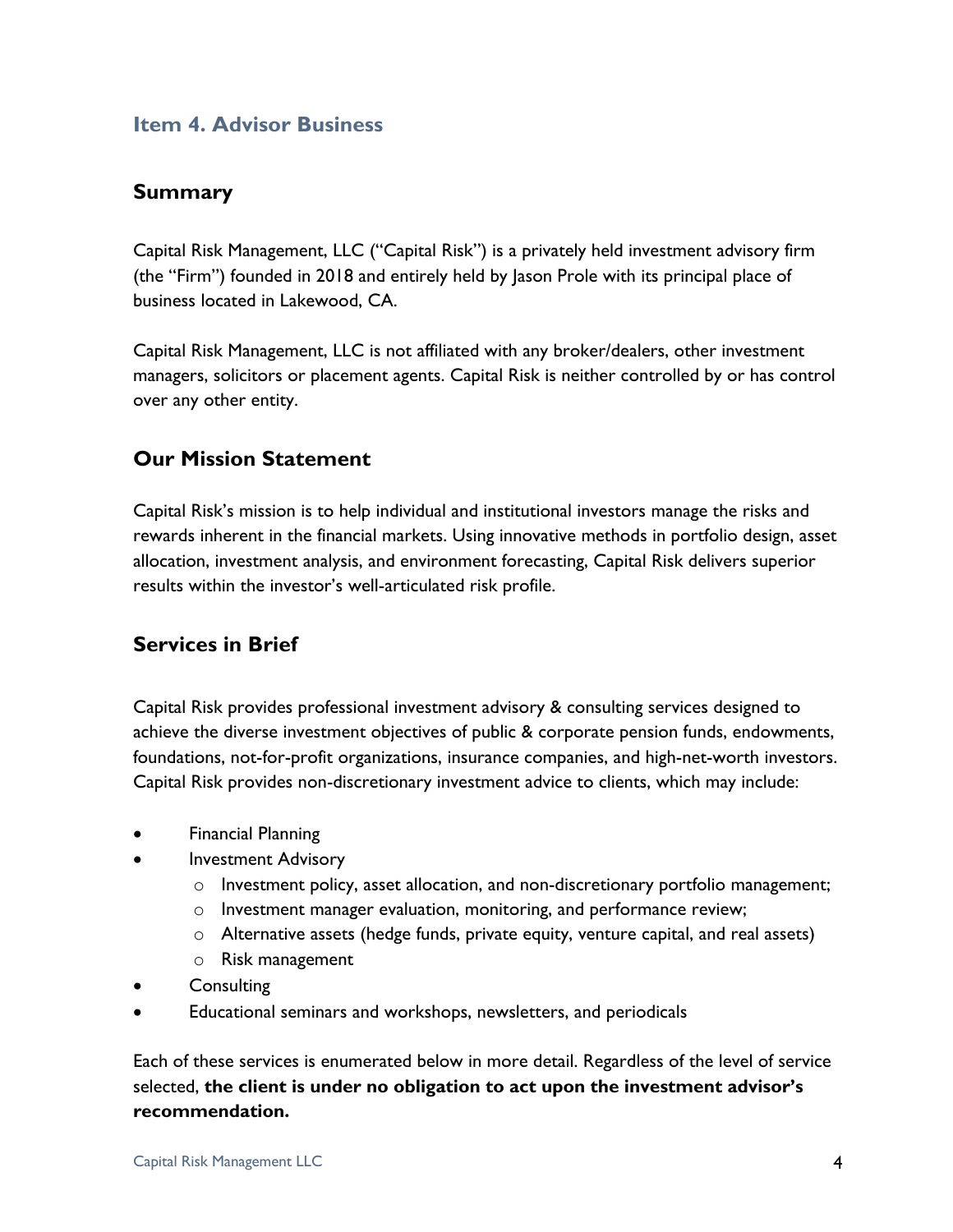#### **Selecting a Service Level**

Clients will generally elect the investment advisory and portfolio management service, which include all of our service offerings, which include a wide range of services designed to efficiently achieve their investment objectives while managing risk within the prescribed tolerance of their governance framework. These specialized services are tailored to the client and most often include strategic and tactical asset allocation advice as well as investment selection, participation in committee meetings, accessto research services and performance reporting. For our clients with limited in-house resources and an investment committee that wants to retain approval rights on manager hiring and firing, we offer non-discretionary chief investment officer outsourcing (OCIO) services through our investment advisory agreement.

Clients may elect our consulting services in circumstances where the client wishes to have a specific service or time-limited engagement and does not require our ongoing or full services. These consulting services are in place of an investment advisory agreement and are differentiated by their *limited scope*. Consulting services may be a time-limited relationship based on hourly billing to provide a specific task for a client (e.g., an investment policy statement) or of a longer duration that is based upon fixed-price billing. Consulting services may include access to our research, portfolio analysis services, investment manager due diligence, performance reporting, and other services as required. Consulting services is differentiated from the investment advisory services by the narrower scope and the predefined length of the engagement.

Clients who have limited investment advisory needs may elect the financial planning services. A financial plan is designed to guide the client with all aspects of financial planning without ongoing investment management services after completion of the financial plan. Regardless of the level of service selected, **the client is under no obligation to act upon the investment advisor's recommendation.**

#### **Individual Stock & Selection**

Capital Risk does not usually provide individual stock selection; instead Capital Risk's focus is on assisting our clients in selecting and investing with institutional quality, external investment managers. On an as required basis, Capital Risk can provide an evaluation of an individual stock within the scope of the total portfolio and the investment policy.

When designing a client's investment policy, Capital Risk will typically consider many types of investments, which may include co-investment opportunities in individual companies, ETFs, mutual funds, and secondaries. Our investment recommendations are not limited to any specific product or service offered by any particular broker-dealer or insurance company.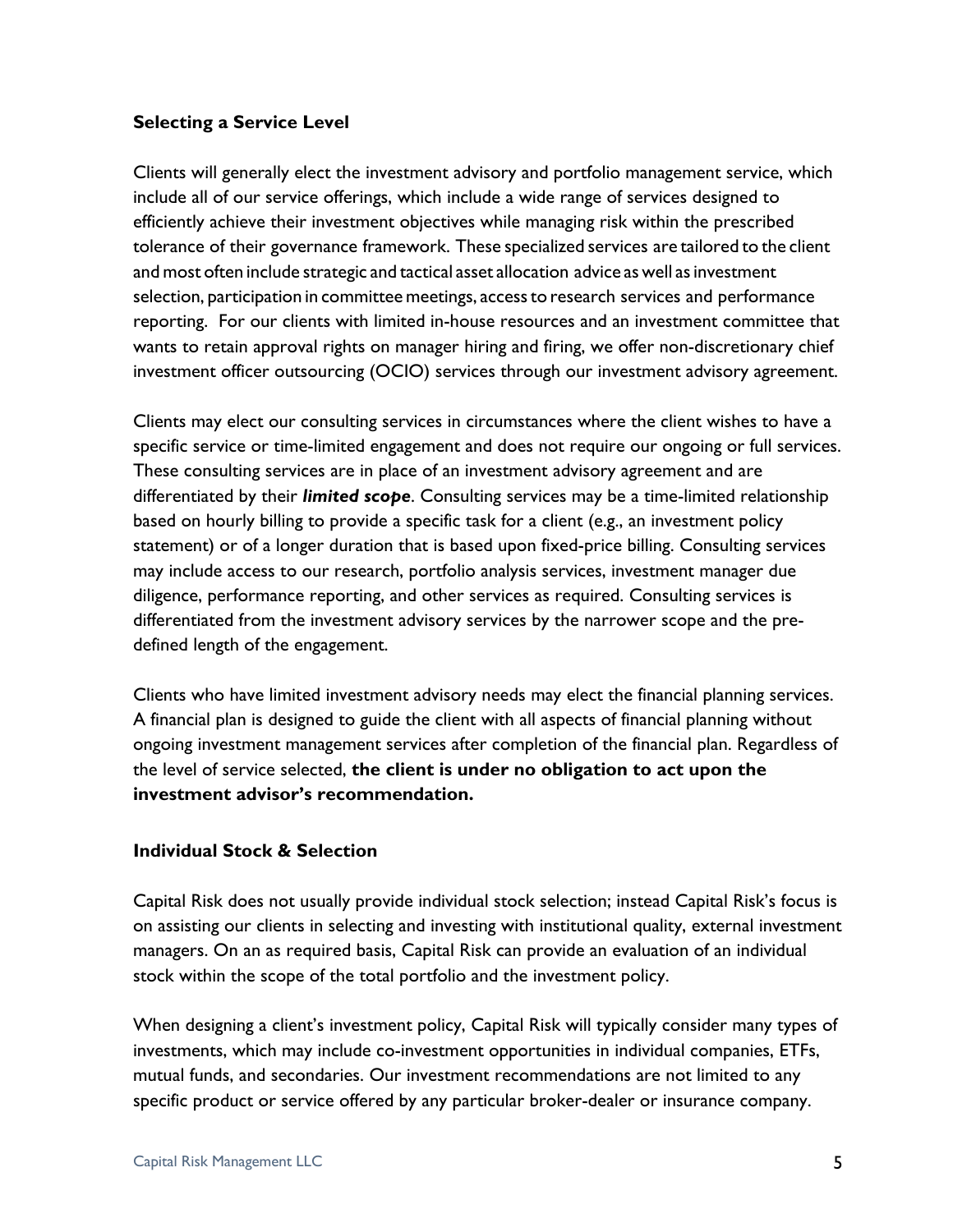## **Financial Planning**

A financial plan is designed to guide the client with all aspects of financial planning without ongoing investment management services after completion of the financial plan. The financial plan may include and is not limited to: a net worth statement; a cash flow statement; a review of investment accounts including reviewing asset allocation and providing repositioning recommendations; a review of retirement accounts and plans including recommendations; one or more retirement scenarios; estate planning review and recommendations; and education planning with funding recommendations.

Capital Risk advises the client that a financial plan includes specific investment recommendations and that:

- a conflict of interest between the investment adviser and the interest of the client may exist,
- the client is not under any obligation to implement the investment advisor's recommendations with Capital Risk or any other investment adviser,
- the client may affect the financial plan recommendations at their own discretion with the investment advisor of their choice,
- **the client is under no obligation to act upon the investment advisor's recommendation.**

Further financial planning meetings may be scheduled based on the client's discretion and needs.

## **Investment Advisory Services**

Capital Risk provides investment advisory services that focus on the general aspects of portfolio management. These services may include one or more of the following services:

- Investment Policy and Asset Allocation
- Non-discretionary Portfolio Management
- Investment Manager Evaluation, Monitoring, and Performance Review;
- Alternative Assets (hedge funds, private equity, venture capital, and real assets)
- Risk Management

Subject to the needs and demands of the client, Capital Risk will provide the general portfolio management services required to enable the client to meet their investment objectives.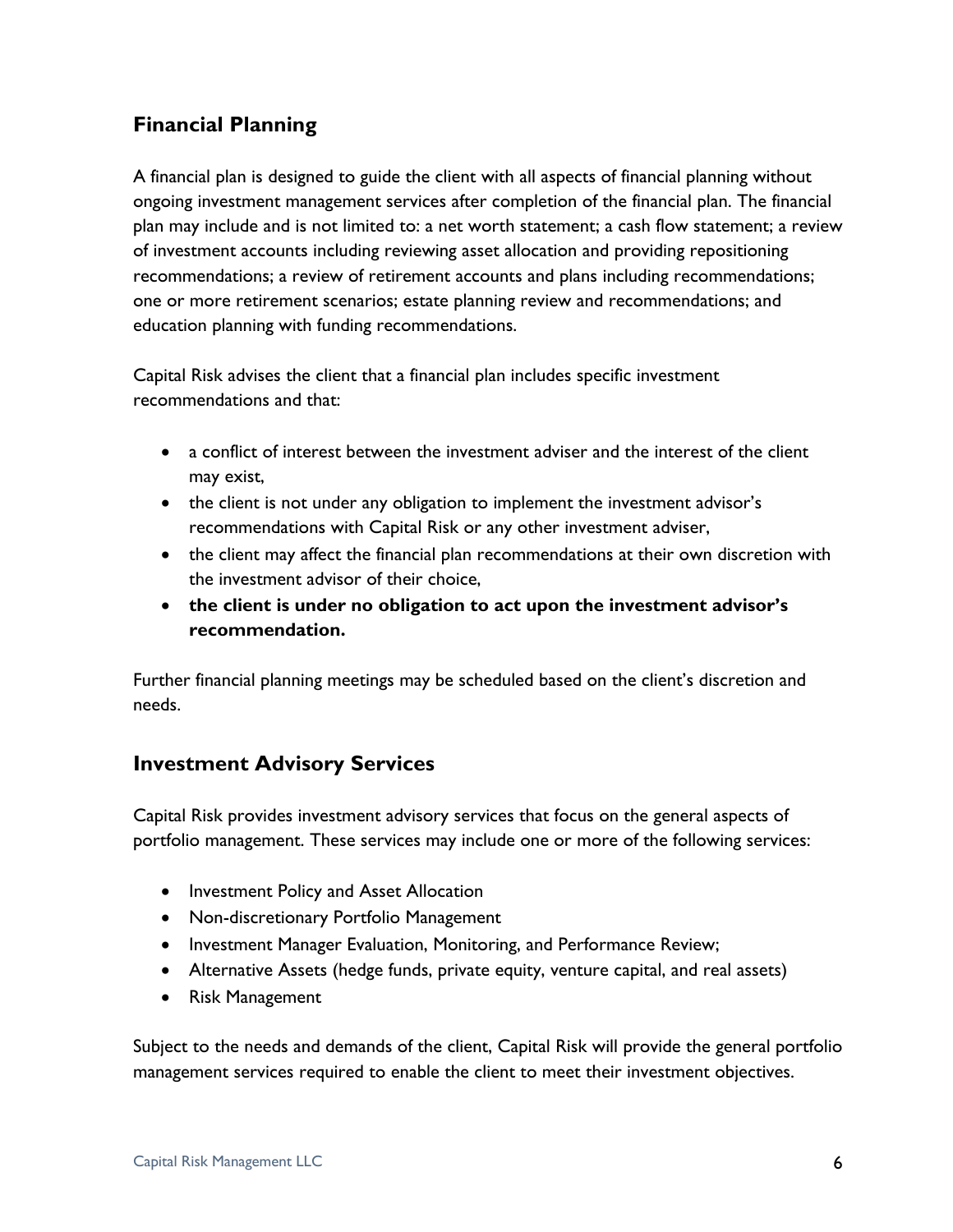Capital Risk provides investment recommendations as a non-discretionary investment advisor and thus does not have the authority to implement these recommendations. The decision making, execution, and discretionary responsibility for the asset allocation and investments chosen are those of our client.

**Capital Risk shall not sell or purchase investment securities of any type within the Client's account except upon written direction from Client prior to effecting an investment security transaction.** Advisor shall not be liable for any loss incurred by Client or Advisor in accepting and acting upon Client's instructions.

#### **Investment Policy, Asset Allocation, and Portfolio Management**

- Develop investment objectives and the strategic investment policy;
- Define and manage risk for their particular risk tolerance;
- Construct the investment portfolio to achieve optimal diversification;
- Design the portfolio to achieve the required cash flow; and
- Conduct scenario analysis to understand risk and asset allocation decisions;
- Provide non-discretionary portfolio management advice.

Capital Risk provides timely and actionable advice and research to our clients regarding the investment significance of changes in the financial markets. This advice is focused on strategic investment advice, researching new investment strategies, and monitoring portfolio positions from an asset allocation perspective.

#### **Investment Manager Evaluation, Monitoring, and Performance Review**

Capital Risk evaluates, monitors, and reviews performance of investment managers across equities, fixed income, real estate, equity, debt, private equity and debt, and alternative asset classes, and monitors existing investment managers in client portfolios. Our due diligence process includes screening, interviewing, and selecting manager candidates that fit within the investment objectives of the client. Portfolio performance reviews periodically assess the number of managers and strategies within the client portfolio and perform a critical evaluation of operational efficiency, costs, and management oversight.

Capital Risk undertakes periodic discussions and on-site due diligence meetings with investment managers, that focus on investment performance and organizational issues such as changes in ownership, retention of key professional staff, fee changes, new products, and other items that may impact their organizational culture. We evaluate all managers in the context of their objectives and guidelines.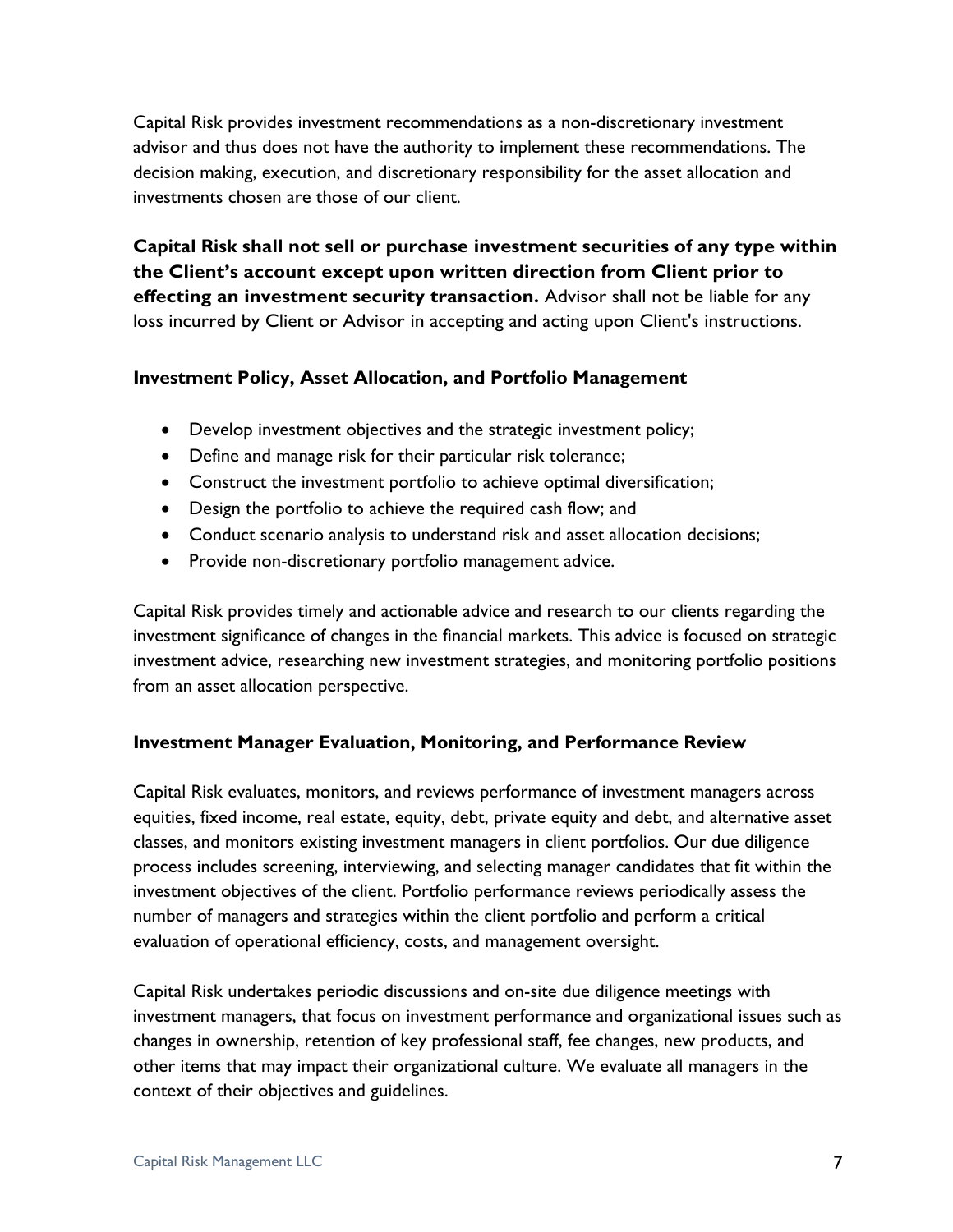#### **Alternative Assets (hedge funds, private equity, venture capital, and real assets)**

- Investment time-line, sizing, and strategy diversification;
- Manager evaluation, selection, and monitoring;
- Investment vehicle analysis and planning;
- Performance measurement and attribution analysis;
- Actionable research and market analysis; and
- Transition structuring, terms and fee analysis, and contract negotiation.

Capital Risk is highly experienced conducting due diligence, investing, and providing advice on partnership interests in alternative asset classes including hedge funds, private investments (private equity/venture capital), private credit, real estate, timber, agriculture, and other natural resources. Capital Risk provides qualitative assessments on alternative asset strategies and keep abreast of the conditions in these markets.

#### **Risk Management**

- Assess the market environment and portfolio context;
- Identify and link risks;
- Classify risks for impact and likelihood;
- Define risk appetite and policy;
- Design a risk response;
- Monitor and manage risk.

Risk management advice may include performing asset-liability analyses, designing riskmitigation strategies for equities or interest rates utilizing derivatives, and monitoring portfolio positions from an asset-liability or cash-flow perspective.

## **Consulting Services**

Capital Risk provides specific and time-limited consulting services in place of an investment advisory agreement when a client does not require our ongoing services and may include:

- Assessment of capabilities, resources, and stakeholders;
- Analysis of political, environmental, social, technological, economic, and legal gaps;
- Alternatives to diversify, lower costs, and focus the investment portfolio;
- Align people, process, partners, and platforms for execution;
- Act on strategic drift by measuring and monitoring; and
- Adapt the investment program from learning and innovation.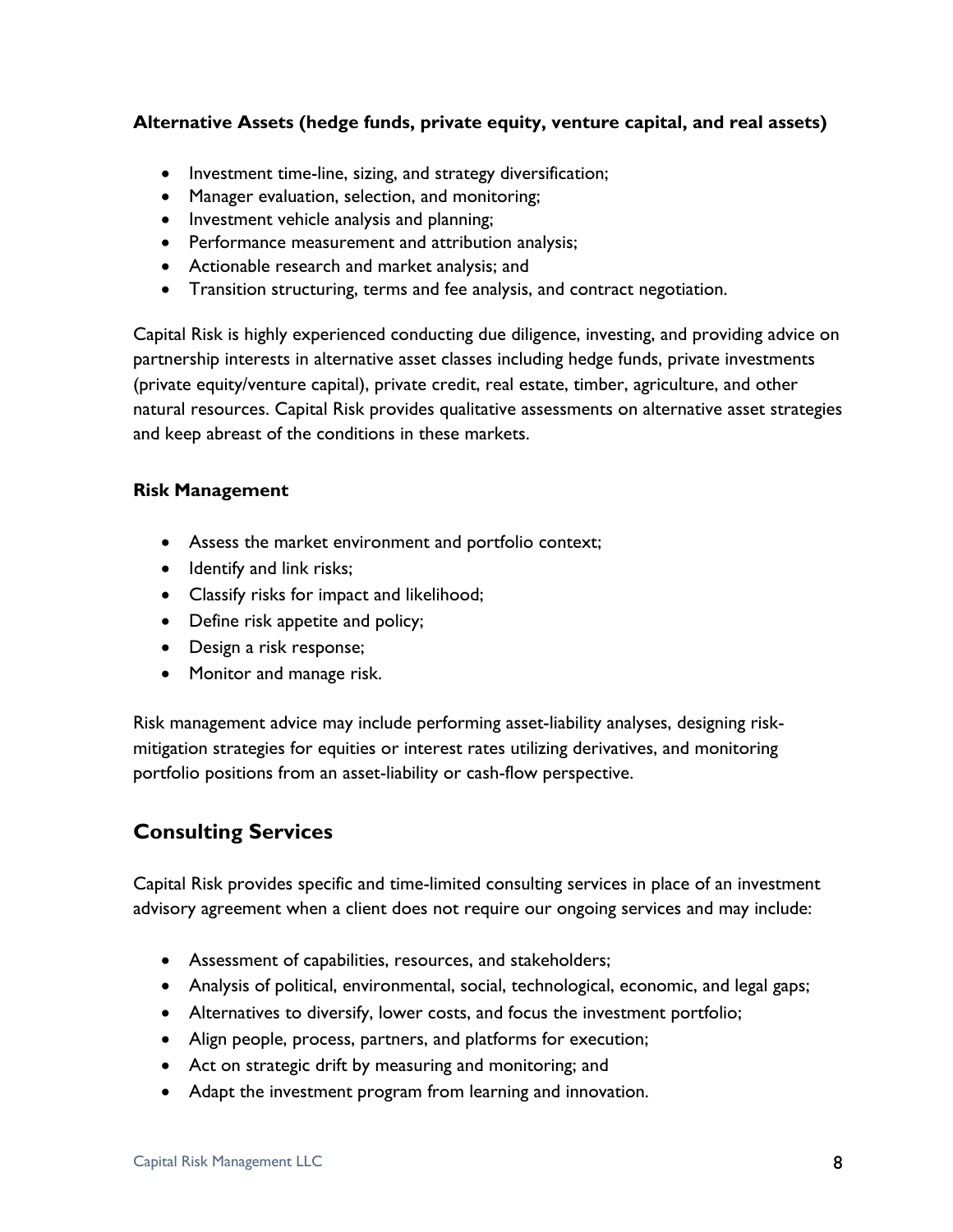Capital Risk may assist in strategic planning for the formulation of core values, investment beliefs, development of mission statements, and the design of a strategic plan to minimize the strategic drift of the investment program. These services may be limited scope and time and only require an hourly-fee consulting agreement.

Capital Risk may design a tailored relationship that leverages our research and analysis capabilities. These roles may entail a consulting arrangement that requires more focused capabilities and a more specific time commitment that is found under a traditional investment advisor agreement. These roles generally focus on strategic projects where a permanent staff member for the client is not required. Examples of these services may include manager research or risk consulting and may entail a fixed-fee consulting agreement.

## **Education Seminars and Workshops**

Capital Risk provides educational seminar or workshops on strategies for investment and risk management. Topics may include topics related to general financial planning, investment portfolio design, investment portfolio risk management, funding an education, estate planning, retirement strategies, and the general investment or economic environment. Capital Risk's workshops are educational in nature and do not involve the sale of investment products.

## **Investment Periodicals and Newsletters**

Capital Risk provides general investment management and economic environment commentary through its website and to subscribers via email. Topics may include the capital markets (e.g., equity indices or interest rates), the economy (e.g., inflation or economic growth), or other related investment and business trends (e.g., the impact of technology on the economy or investing). The commentary is general in nature and is not intended as specific advice for any investor.

## **Investment Restrictions**

Clients may impose investment restrictions on their investments that are consistent with their personal beliefs. These restrictions may include certain securities, types of securities, or any other type of investment defined by the client. Capital Risk will incorporate these restrictions when developing investment advice for the client.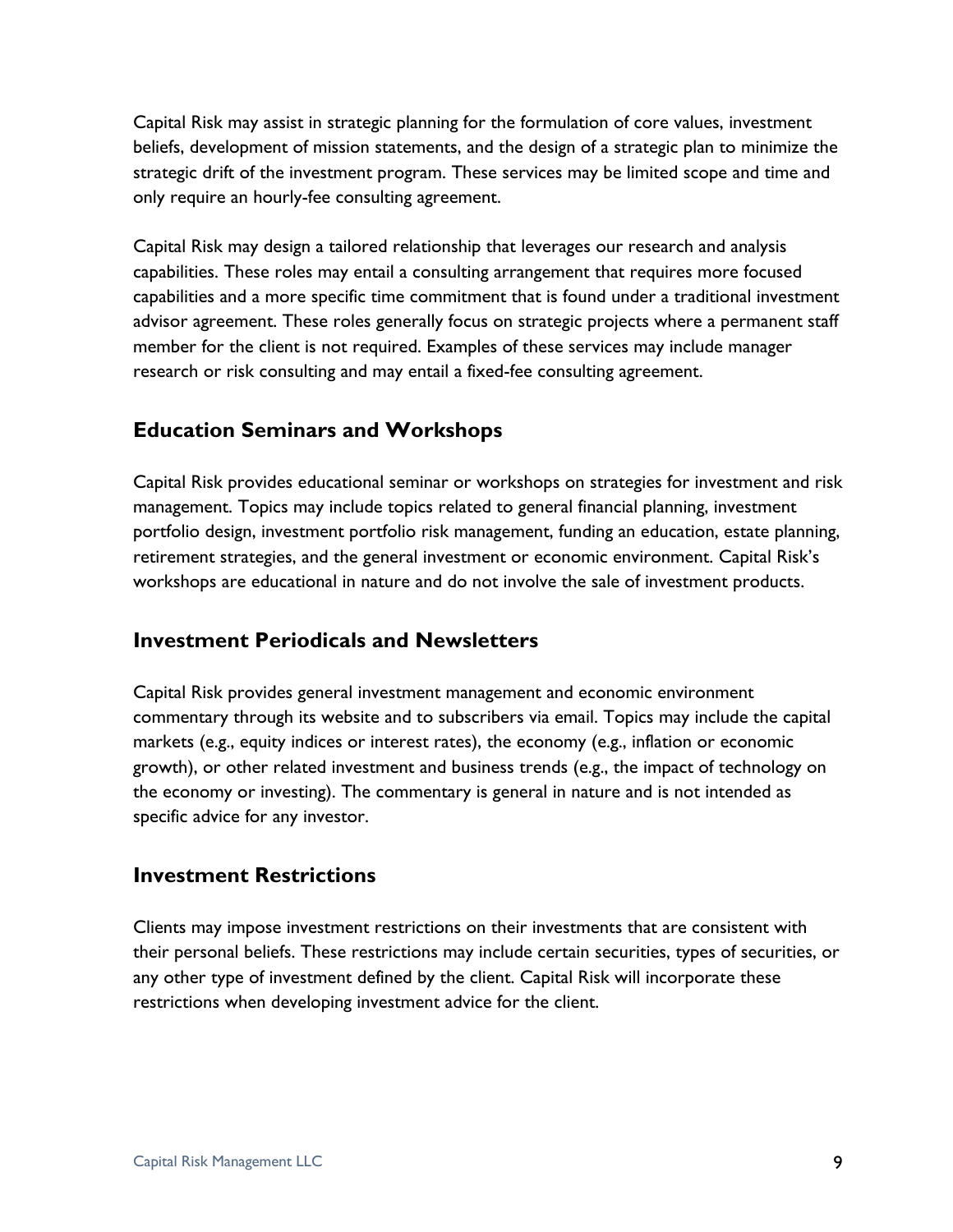## **Wrap Fee Programs**

Capital Risk does not participate in wrap fee programs.

## **Asset Under Management**

Capital Risk does not currently have any assets under management on a discretionary or non-discretionary basis.

#### **Item 5. Fees and Compensation**

Fees for our services may be charged as a percentage of assets in the client's account, as an hourly fee, or as a flat fee. Capital Risk customizes our services based on each client's needs; therefore, our fees are dependent on a client's total asset size, service requirements, governance structure, portfolio complexity, and asset mix. The type of institution (e.g., a nonprofit organization, a corporation, a public pension plan, and a private client) and whether similar services are provided bespoke or included in a standard package will also influence the fee structure.

All fees are negotiated in advance and will vary depending on many factors, including:

- The complexity of the investments;
- Size of the portfolio;
- Number of asset classes;
- Amount of investment managers; and
- Nature and frequency of meetings and reports.

The fees shown below are based on our current fee schedules. Our fees for nonprofit organizations are generally lower than those for corporations and private clients.

All fees are negotiable. In accordance with CCR Section 260.238(j), the client should note that **lower fees for comparable services may be available from other sources**.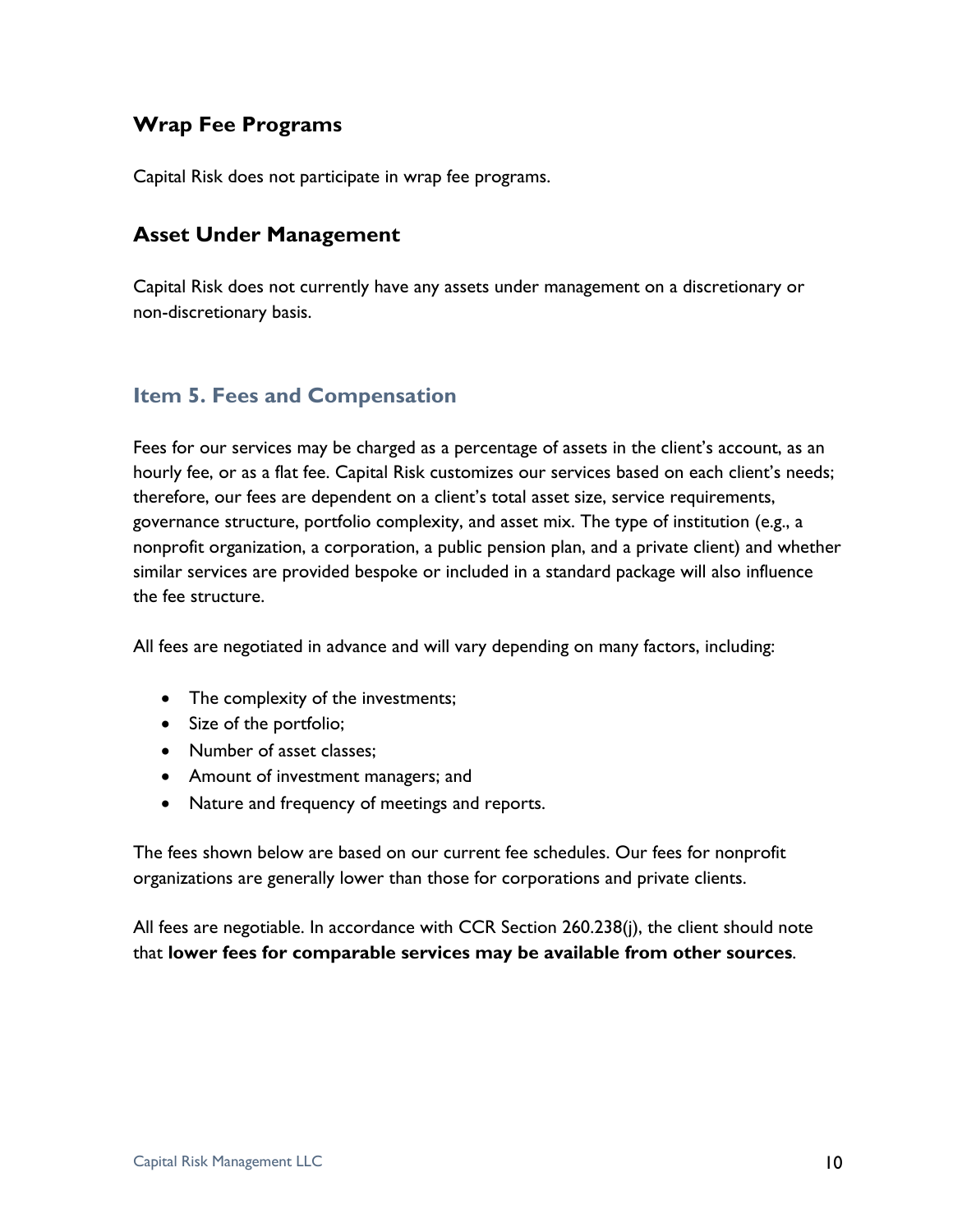## **Service Fees**

Capital Risk provides a variety of services as previously enumerated and these services carry differing fees as discussed below.

*Client may pay other fees or expense in connection with our advisory services, such as custodian fees or mutual fund expenses. Clients will incur brokerage and other transaction costs when implementing our advice. The client should review the fees for these transaction with their chosen broker or executing authority.*

#### **Investment Advisory & Portfolio Management Asset-Based Fees**

Asset-based fees typically range from 0.2% to 1.0% of assets where Capital Risk directs and monitor the portfolio on a non-discretionary basis. This asset-based fee is generally subject to a minimum asset under advisement amount of \$600,000; however, Capital Risk may waive the minimum asset requirement at its sole discretion. These fees are typically billed quarterly in arrears, based on the market value of asset as of the last business day of the billing quarter, and invoiced to the client.

|             | <b>Assets Under Advisement (AUA)</b> |               | <b>Quarterly Fee</b> | Annual<br>Fee |
|-------------|--------------------------------------|---------------|----------------------|---------------|
|             | From $(\$)$                          | To (\$)       | $(\%)$               | $(\%)$        |
|             |                                      |               |                      |               |
| First       | \$600,000                            | \$2,000,000   | 0.250                | 1.0           |
| <b>Next</b> | \$2,000,001                          | \$5,000,000   | 0.175                | 0.7           |
| <b>Next</b> | \$5,000,001                          | \$10,000,000  | 0.125                | 0.5           |
| <b>Next</b> | \$10,000,001                         | \$25,000,000  | 0.100                | 0.4           |
| <b>Next</b> | \$25,000,001                         | \$50,000,000  | 0.075                | 0.3           |
| <b>Next</b> | \$50,000,001                         | \$100,000,000 | 0.050                | 0.2           |
| <b>Next</b> | $$100,000,001+$                      |               | Negotiable           |               |

**Example:** An investor with \$3,000,000 would pay 0.9% (\$2m x  $1\% + $1m \times 0.7\%$ )

The Client may elect and authorize payment of asset-based advisory fees by either billing directly to the client or directly deducting from plan assets.

If the Client elects and authorizes the Custodian to directly deduct fees from Account assets, Capital Risk notifies the Client that Capital Risk will follow the safeguards under California Code of Regulation, Section 260.237(b)(3) and as noted in Item 15 in this document.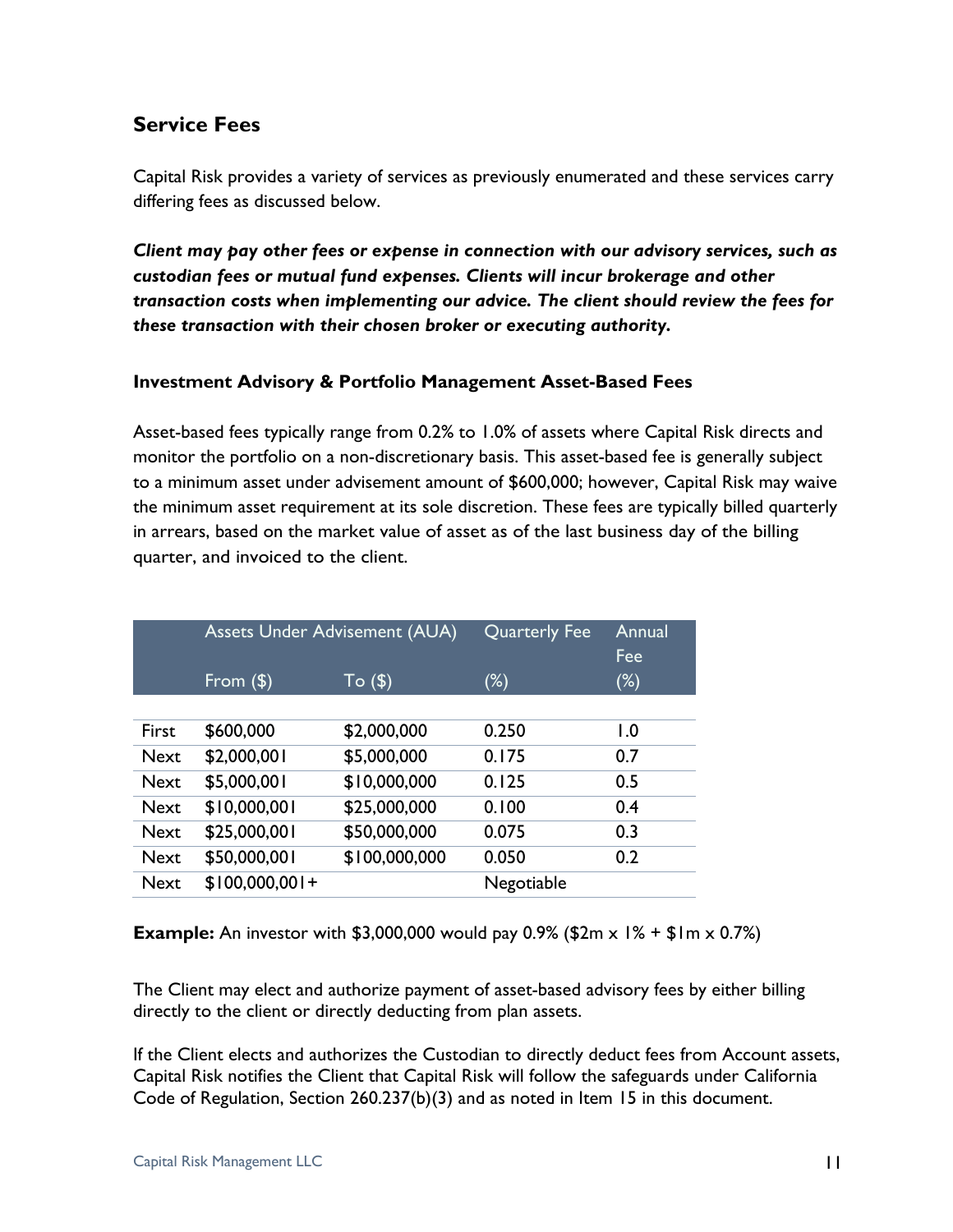#### **Financial Planning Fees**

Financial planning fees are based upon the complexity of the client's situation and typical fees ranges from \$600 to \$5,000 and are negotiable. The hourly rate for financial planning is \$200. The fees are based upon the information disclosed at initiation of the engagement. During the consultation discovery period, situations may occur where the client's situation is more complex than disclosed during the initial meeting and require are revised fee. The client must approve the change in financial planning scope and the associated revision in fee in advance of Capital Risk performing further work.

#### **Consulting Fees**

Hourly consulting fees typically range from \$200 - \$800 per hour and are billed semimonthly, in arrears based on actual hours rendered to a client account and invoiced directly to the client.

Fixed consulting fees typically range from \$25,000 to \$500,000 and are either billed monthly, in arrears, or installments negotiated with the client for the duration of a particular project. Capital Risk designs a tailored relationship that leverages our research and analysis capabilities. These roles generally focus on strategic projects where a permanent staff member for the client is not required. Examples of these services may include risk identification and response or environment assessment and actions to correct strategic drift. The fee depends on the client's current capabilities and the services desired by the client.

#### **Educational Seminars and Workshops Fees**

Educational seminars and workshops are generally educational nature and complimentary for prospective clients and current clients. Capital Risk may be invited to speak at related professional association (e.g., CFA Institute) conferences and proceedings where compensation is received from the event sponsor. Fees may range from pro bono to \$5,000 and will vary upon the topic complexity, time, and travel requirements.

#### **Periodicals and Newsletters Fees**

Capital Risk does not charge a fee for access to the general investment and economic commentary available on its website or to email subscribers. Capital Risk may provide clients with additional insight on the general investment and economic environments that is not available to website visitors or email subscribers, and this commentary is included complimentary with the provision of other service fees.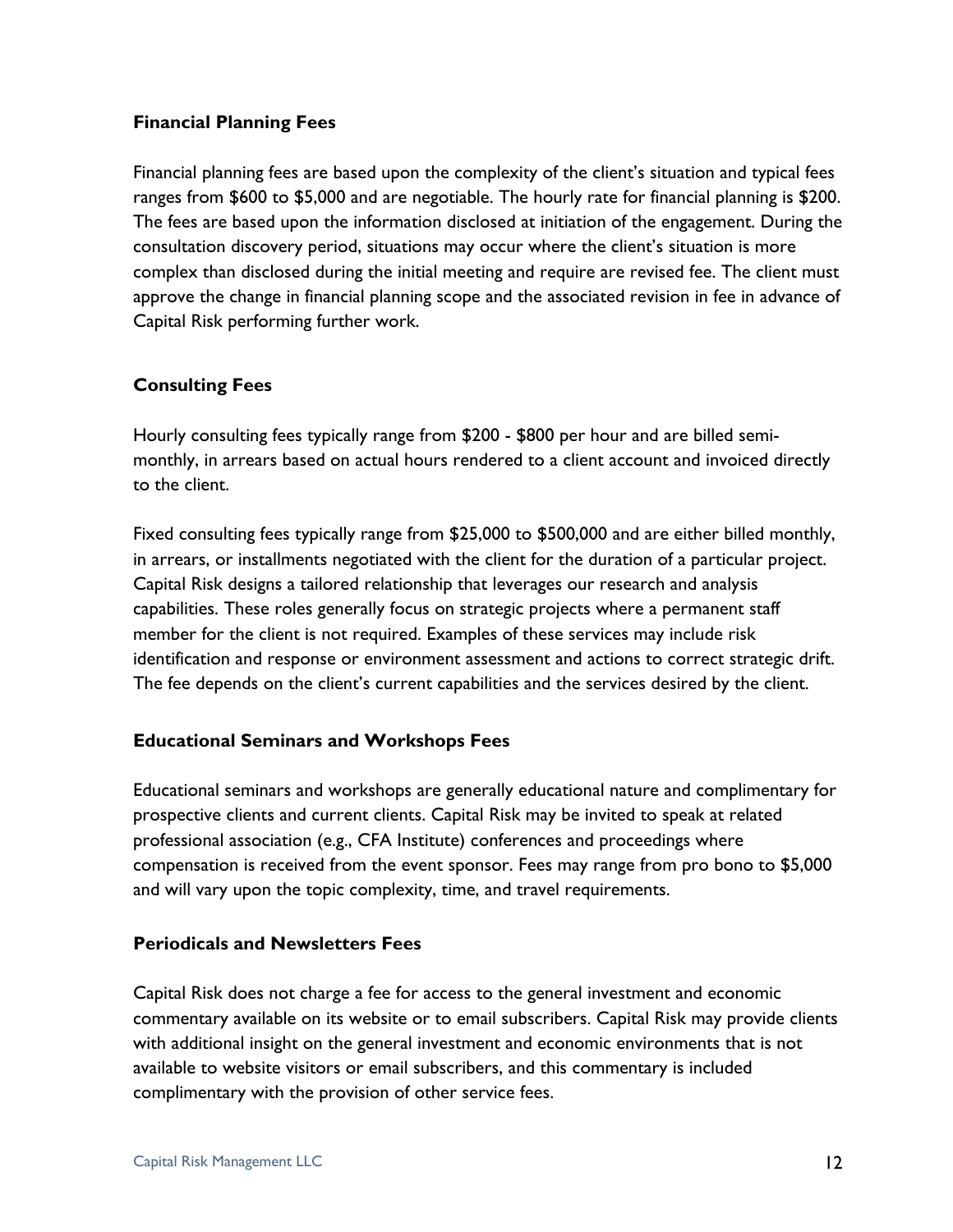## **Negotiability of Fees and Availability of Lower Fees**

All fees are negotiable. In accordance with CCR Section 260.238(j), it should be noted that **lower fees for comparable services may be available from other sources**.

### **Payment Schedules**

Capital Risk invoice clients according to an agreed-upon schedule depending on the scope of services provided and whether fees are value-based or fixed.

For each type of service, Capital Risk bills in arrears on the frequency listed below for each service.

- Financial Planning: Due upon delivery of financial plan
- Asset-based: quarterly in arrears
- Hourly: semi-monthly in arrears
- Consulting: monthly in arrears

For example, for Investment Advisory & Portfolio Management Services the client is billed in arrears on a quarterly basis.

For a substantial long-term consulting project-only relationship, a client may negotiate a payment schedule based on delivery milestones.

## **Termination Provisions**

For **asset-based** relationships, our contracts usually are for an initial term of one-year, with automatic renewal for subsequent years given no change in the services required or the fees. Our clients may terminate their relationship immediately or with an advance notice period that typically ranges from 30 to 90 days depending on the specification in their contract. Upon notice of termination, we will adjust any fees payable to us by the client on a pro rata basis from the effective date of the agreement through the date of termination.

For **hourly-based** consulting fees, a client may terminate the relationship within the defined written notice period (e.g., 1 day) of the consulting agreement, with any earned, unpaid hourly fees due and payable.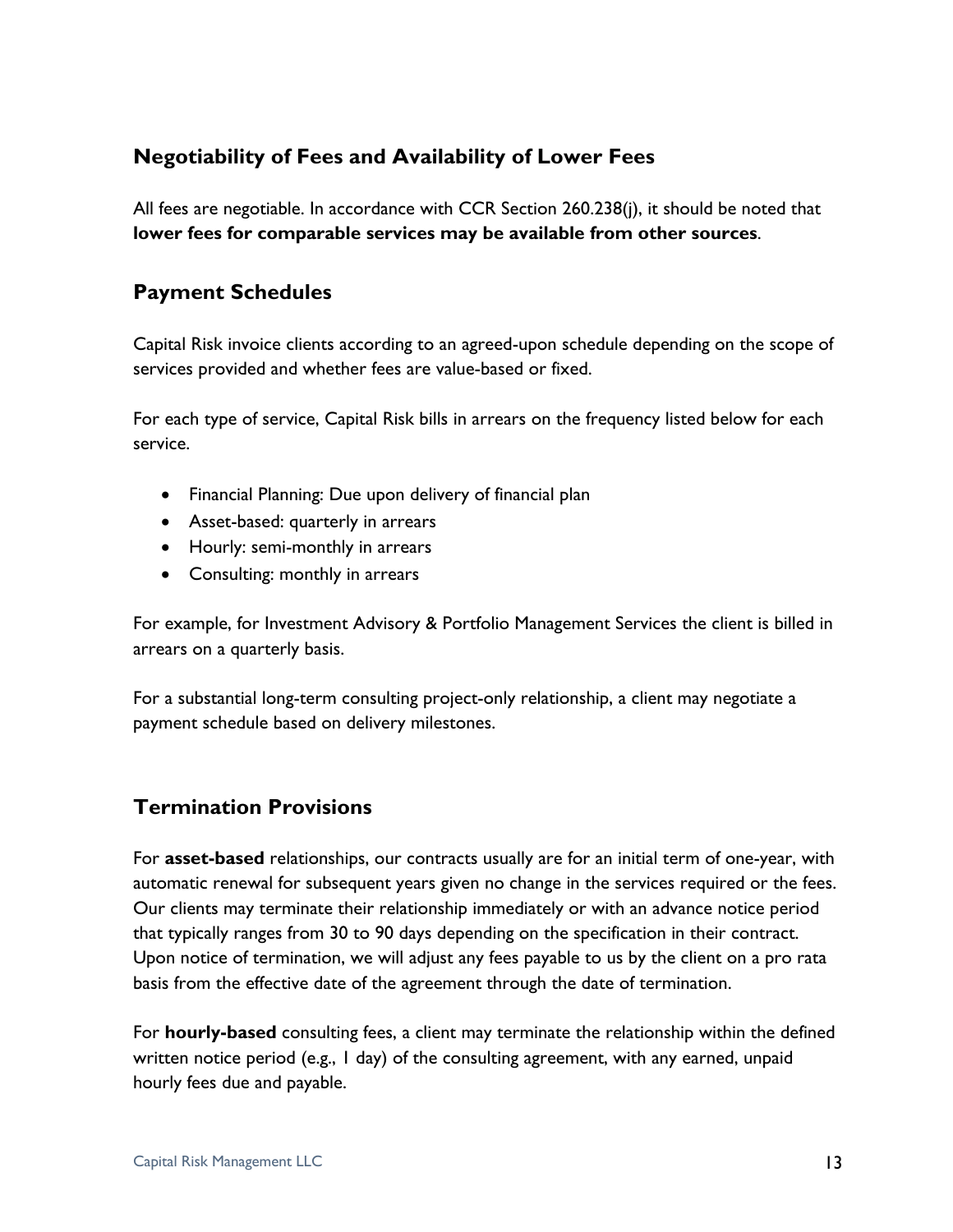For **fixed-fee** consulting relationships, our contracts have specific terms and fees related to the engagement. Our clients may terminate their relationship with an advance written notice period (e.g., 30 days) as designated in the consulting agreement. Upon notice of termination, we will adjust any fees payable to us by the client on a pro rata basis from the effective date of the contract through the date of termination.

## **Additional Compensation**

Capital Risk or any it supervised persons does not accept compensation from any other sources including, but not limited to, the sale of securities or investment products, or assetbased sales charges or service fees related to mutual funds.

## **Item 6. Performance-Based Fees and Side-by-Side Management**

Capital Risk does not charge performance-based fees.

## **Item 7. Types of Clients**

Capital Risk provides services to institutional (e.g. trusts, estates, or businesses) and high-networth individuals, who may also be Accredited Investors.<sup>1</sup>

#### **Pooled Investments**

Capital Risk does not advise pooled investment vehicles nor accept performance-based fees.

#### **Account Minimums**

The minimum account size for asset under advisement is \$600,000. Capital Risk may waive the minimum asset requirement at its sole discretion.

 $\overline{a}$ 

<sup>&</sup>lt;sup>1</sup> "Accredited Investor" and "Qualified Purchaser" are defined in Rule 501 of Regulation D and Section 2(a)(51) of the Investment Company Act of 1940 respectively.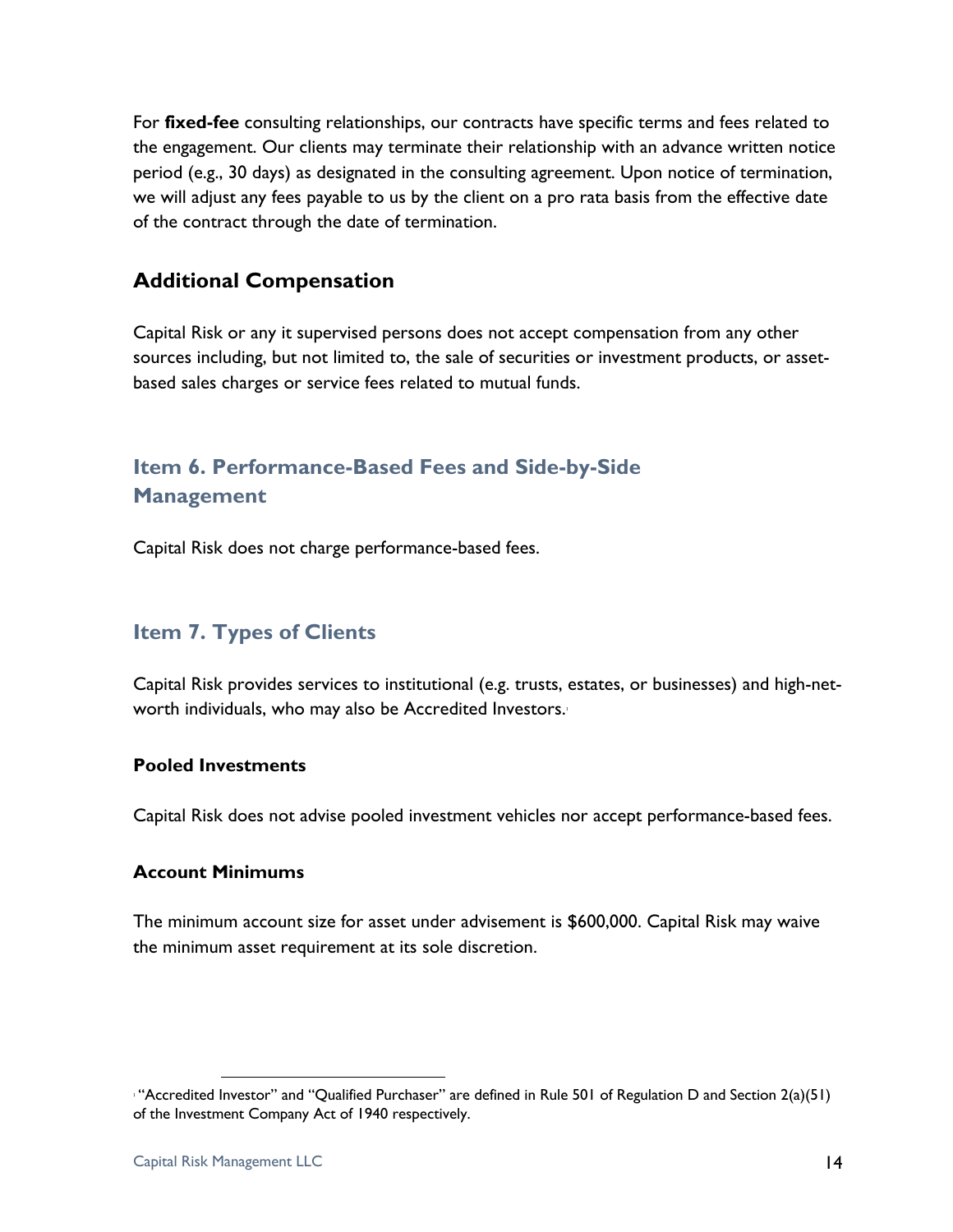## **Item 8. Methods of Analysis, Investment Strategies, and Risk of Loss**

Capital Risk works with our clients to identify and define their investment objectives, risk tolerance, and income needs to develop an optimal asset allocation and manager structure designed to achieve their specific investment objectives. Capital Risk utilizes many analytical models to determine the appropriate asset allocation, investment structure, and align investments and strategies to our clients' goals.

Our investment manager due diligence effort leans towards a qualitative assessment of the firm, people, process, and strategy. Characteristics of a superior investment management team may include:

- Focus on a singular strategy or market where the investment team has demonstrated performance with excellent return enhancement or risk management.
- Independent thinking that differentiates the investment team from their universe of investment managers.
- Alignment of manager interests with the client objective.
- Management fees that reflect a cost-efficient operating firm while supporting a compensation structure for the key individuals who deliver firm value.
- Governance that removes conflicts of interest, provides oversight of operational risk and articulates and ensures a clear and consistent investment decision-making process.
- Compensation that aligns the interest of the investment manager with the client and aids in the long-term retention of key personnel.

Qualitative factors that may be considered in the investment manager research process include:

- The investment environment and its impact on the investment firm's strategy
- The probable competition and persistence of the excess returns in their market segment
- Alignment and consistency of their track record with the stated investment objective
- Organization design and team cohesion
- Capacity to source and structure new investment ideas
- Turnover of essential investment and operational personnel
- Transaction terms and their impact on the business

The factors enumerated above are not intended as a full or complete listing of all the possible factors involved in the investment manager due diligence process. Other factors may arise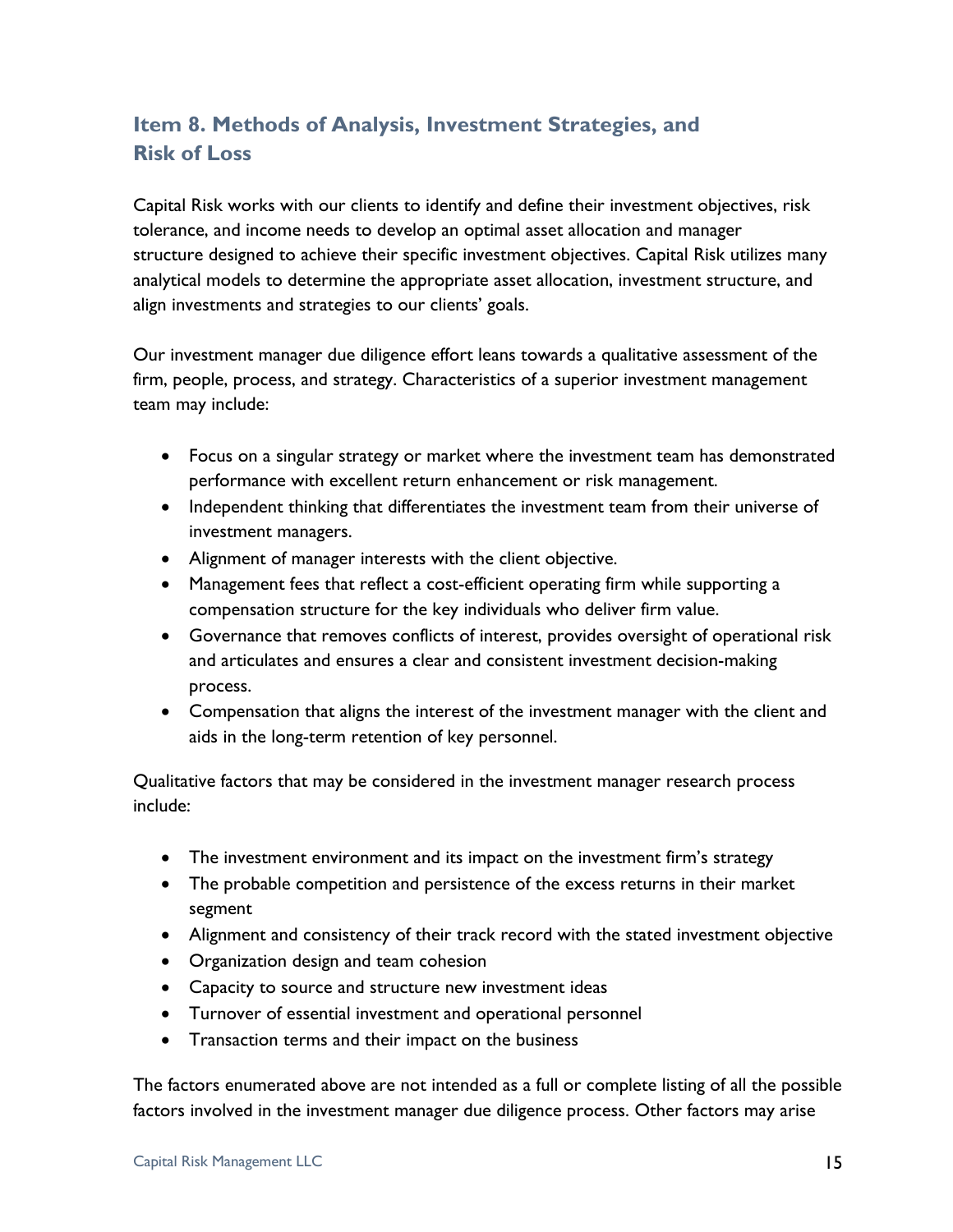depending upon the client's unique circumstance and the investment manager under consideration.

Quantitative factors that may be considered in the investment manager research process include:

- The absolute and relative performance
- Persistence and variability of performance through time
- The internal rate of return
- The cash flow distributions
- Performance attribution and contribution

Capital Risk will generally assess performance through time using returns-based analysis and attribution using holdings-level analysis. The scope and scale of the quantitative analysis may include more or less than the analysis enumerated above.

In some circumstances, a recommended investment manager, strategy, vehicle, or security may not have been subject to a complete due diligence process nor are they subject to continuous monitoring. These circumstances include, but is not limited to, money market funds, passive investment strategies, ETF's, index funds, new funds from existing managers, co-investment opportunities, and derivatives instruments.

Capital Risk does not generally recommend direct investments in individual securities; however, upon request will undertake such analysis for a client. Such direct investments have their own analysis driven by the subject and are not subject to the due diligence process described above.

Capital Risk will generally take a position that it believes is in the best interest of the client. This action can occur when negotiating terms contained in investment management agreements, partnership agreements or other negotiated investment documents. Further, Capital Risk may provide varying investment advice concerning an identical investment manager, strategy, vehicle, or security to different clients. This variation generally reflects the specific nature of each client's circumstance.

## **Risk of Loss**

Capital Risk provides no guarantees as to the future performance of any investment manager, strategy, vehicle, or security that it recommends. The investment recommendations of Capital Risk can be subject to permanent or temporary impairment of capital resulting from financial market volatility. **There can be no guarantee that clients will not incur**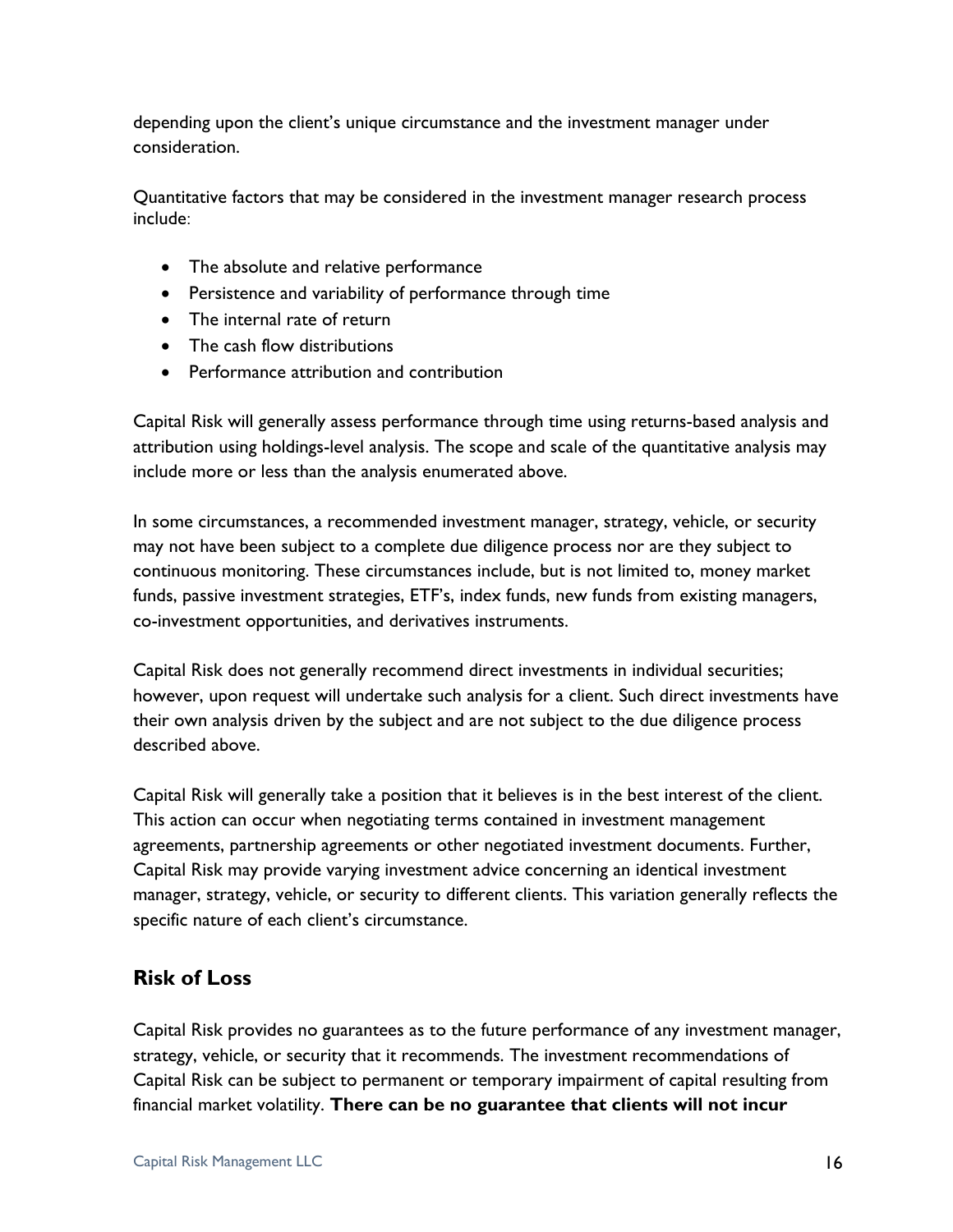#### **financial losses, and clients should be prepared to accept such losses as part of their investment program.**

Past performance does not lead to or predict future performance of any manager, investment strategy, investment vehicle, or a security. Investing in any manager, investment strategy, investment vehicle, or security involves a risk of loss including the possible loss of more than the entire amount invested.

General economic conditions, politics, recession, inflation, employment levels, trade policies, international events, war, natural disasters, and other unforeseen events impact all investment activity, specifically the level and volatility of equity markets and interest rates. Since accurately forecasting the economic condition in advance is unlikely, unexpected volatility or illiquidity in the financial markets could cause clients to incur losses depending upon the scope and timing of investor participation in the financial markets.

The risk factors enumerated below are not intended as a full or complete listing of all the risks involved in investing and clients should asses these and other possible risks themselves.

#### **Equity Risk**

Investment in any investment manager, strategy, vehicle, or security may have exposure to the equity markets, which are subject to a variety of financial market risks. Common stocks, which represent an equity interest in a corporation, have historically grown in value over the long-term, their prices may fluctuate substantially in the short-term due to changes in financial market conditions, interest rates, company-specific events, and other political and economic developments. Further, investing in the equity of small-capitalization or non-US stocks entail additional risks that may magnify volatility and the possibility of loss. Third-party strategies that invest in the equity markets will experience fluctuations in their values. The holders of these equity investments should be able to tolerate declines, sometimes unexpected or significant, in the value of their investment.

#### **Interest Rate Risk**

Interest rate risk may impact the value of any investment manager, strategy, vehicle, or security to the extent that their investments are sensitive to interest rate changes. Fixed-income securities (e.g., bonds) are loans that investors make to corporations and governments, either foreign or domestic, that have interest rate risk. In general, the shorter the term-to-maturity or the lower the yield of fixed-income investments, the lower the price volatility. For example, if current interest rates fall, fixed-income securities tend to rise in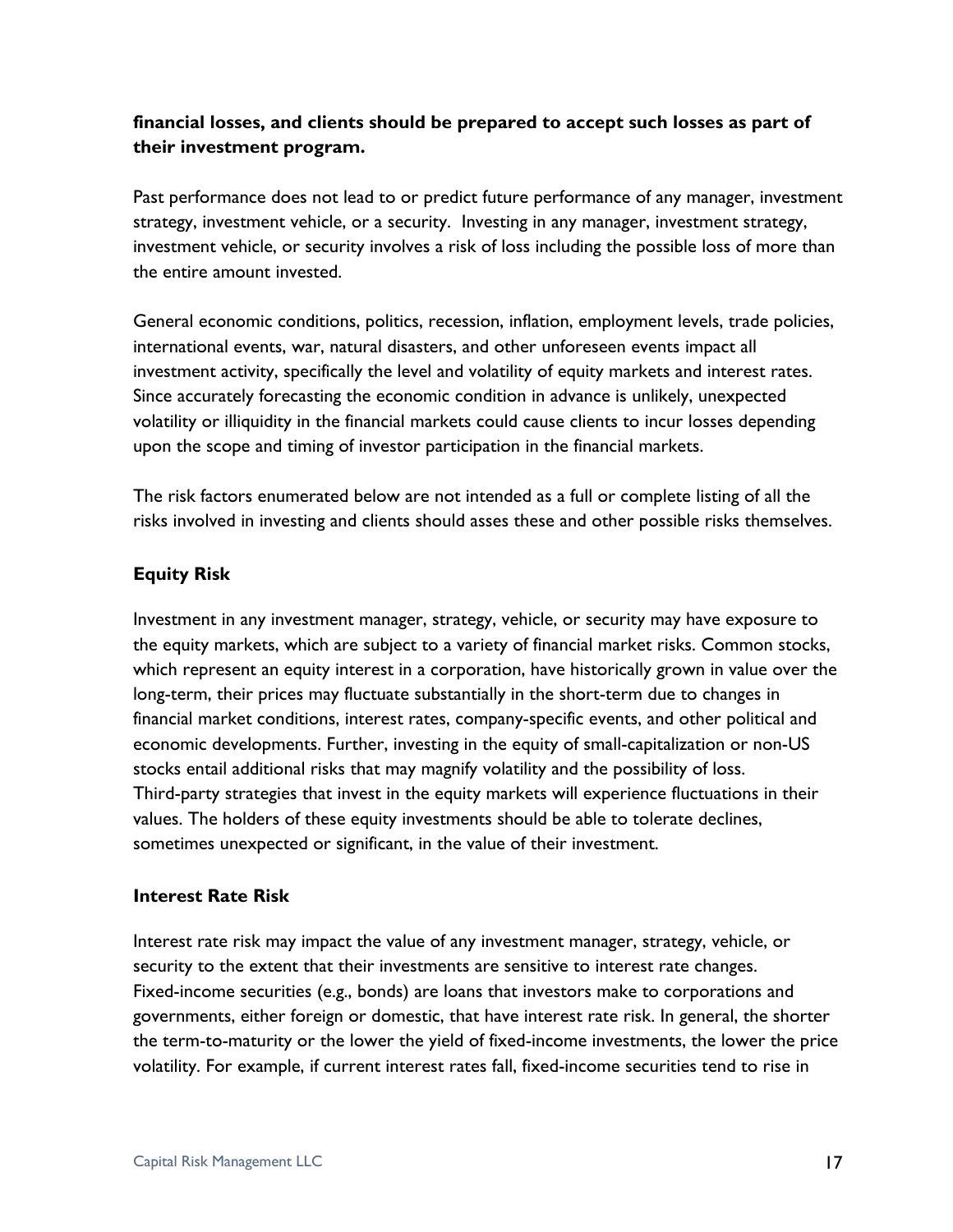market value. Conversely, if current interest rates rise, fixed-income securities generally will decline in market value.

#### **Credit Risk**

Credit risk may impact the value of any investment manager, strategy, vehicle, or security to the extent that their investments are sensitive to credit risk. Credit risk, generally, is defined as the loss associated with the possibility that an issuer of a corporate bond or other credit instruments will not meet the repayment obligations for the interest and principal. Investments in corporate bonds or other credit-linked securities or strategies assess the relative likelihood that such timely payment will result. Bonds with a lower credit rating tend to have higher credit risk and yields. Investments in non-investment grade securities (e.g., below BBB by Standard & Poor's) are considered speculative because of the lower ability of the issuer to pay interest and principal. Further, lower-rated securities may have less liquidity and a higher incidence of default than higher-grade securities, which results in higher credit risk. Additionally, lower-quality bonds possess lower levels of protection concerning timely payment, which can result in more price fluctuation as economic, political or business developments change.

#### **Foreign Exchange Risk**

Foreign exchange risk may impact the value of any investment manager, strategy, vehicle, or security to the extent that their investments are sensitive to foreign exchange, which occurs when investing in non-US dollar investments and the foreign exchange rate change in value relative to the US dollar. Investing in third-party investments and strategies may result in exposure to foreign exchange risk.

## **Risk from Derivatives**

An investment manager, strategy, vehicle, or security may use exchange-traded or over-thecounter ("OTC") futures, forwards, warrants, options, swaps, and other derivative instruments to hedge or protect the portfolio from adverse changes in underlying prices and interest rates or as a strategy to help attain their investment objective. Further, an investment manager, strategy, vehicle, or security may also use a variety of currency hedging techniques, including foreign currency contracts, to manage exchange rate risk or to add exposure to a particular currency. These investment managers, strategies, vehicles, or securities use of derivatives could reduce returns, may not be liquid, and may not be an exact match to the underlying securities or index. All derivative securities are subject to market risk, which increases when those derivatives are leveraged and could result in higher volatility for any investment manager, strategy, vehicle, or security that deploys derivatives.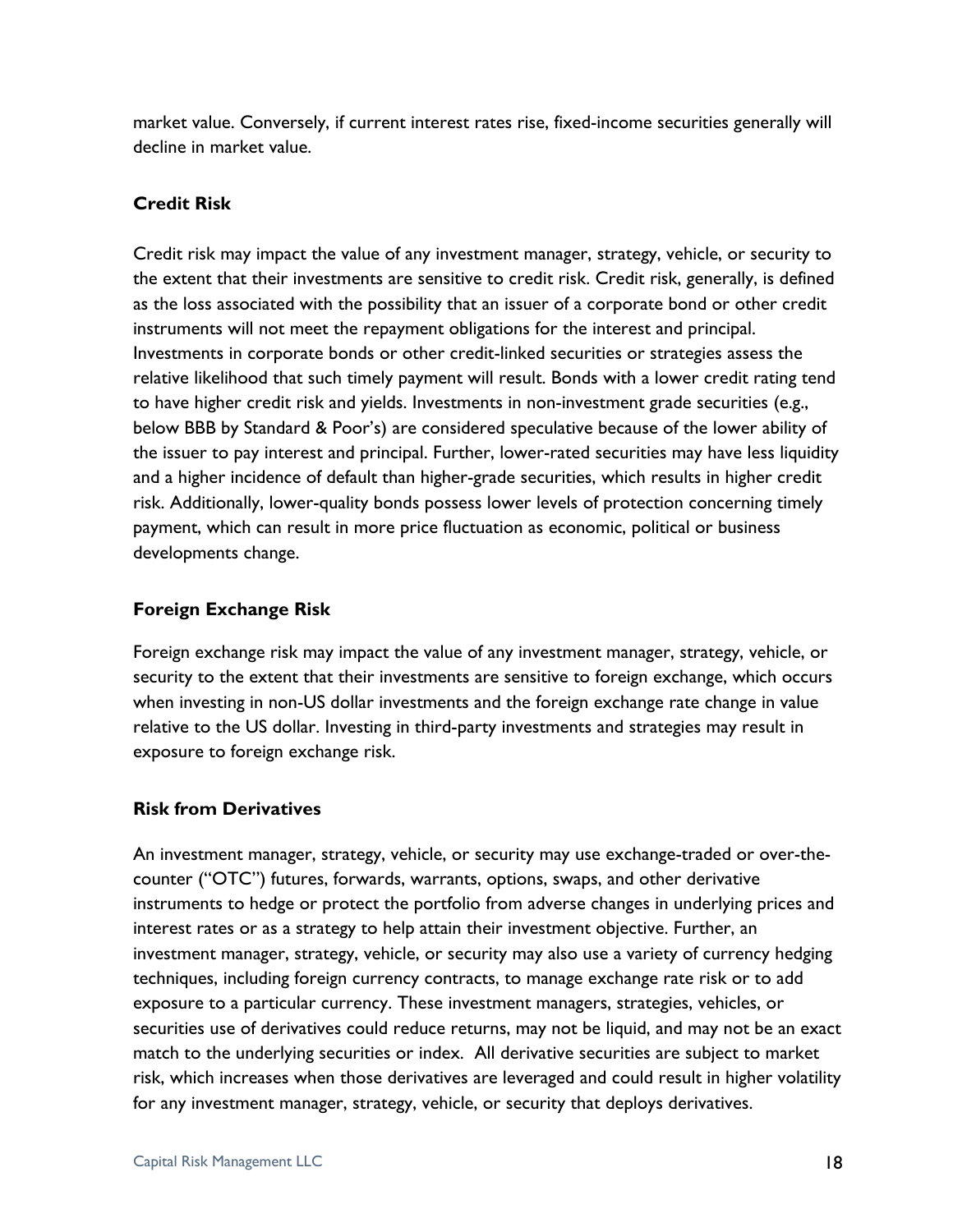Derivatives face further risks, which are highlighted in brief below:

- Derivatives, particularly over-the-counter ("OTC") derivatives, are also subject to credit risks related to the counterparty's ability to meet its obligations, where a decline the counterparty's creditworthiness could lower the instrument's value.
- Derivatives that are not traded in transparent markets may be subject to significant price risk, as the prices are privately negotiated, and they may deviate materially from fair value.
- Derivatives may deviate materially from their fair or theoretical value. These deviations may adversely impact the value of the derivative and thus the investment manager, strategy, vehicle, or security that deploy them.
- Derivatives, particularly over-the-counter ("OTC") derivatives, may be highly illiquid and thus difficult for an investment manager, strategy, vehicle, or security to exit a position at what they asses as a reasonable price.

The derivatives risk factors enumerated above are not intended as a full or complete listing of all the risks involved when investing in derivatives and clients should asses these and other possible risks themselves.

#### **Risk from Insider Information**

The use of material non-public information to influence an investment decision is not permitted under US securities law. While Capital Risk does not engage in the use of nonpublic information to inform our investment decision and we expect the same from any investment manager, strategy, vehicle, or security that we recommend. This belief does not mean that the use of inside information does not occur. The use of insider information any investment manager, strategy, vehicle, or security may result in performance records that could be misleading. Further, any investment manager, strategy, vehicle, or security with which clients invest has utilized insider information in the past or who may do so in the future, may expose clients to the risk of loss.

#### **Risk of Non-Disclosure of Investment**

When investing in any investment manager, strategy, vehicle, or security, clients may not have access to the actual investments of the investment manager. Neither Capital Risk nor our clients will be able to control or monitor the activities of external fund managers daily. The composition of an investment manager's portfolio at an exact moment in time will not be known to the client. If the portfolio composition is disclosed, generally, this insight will reflect historical information and not current information. Thus, the client will be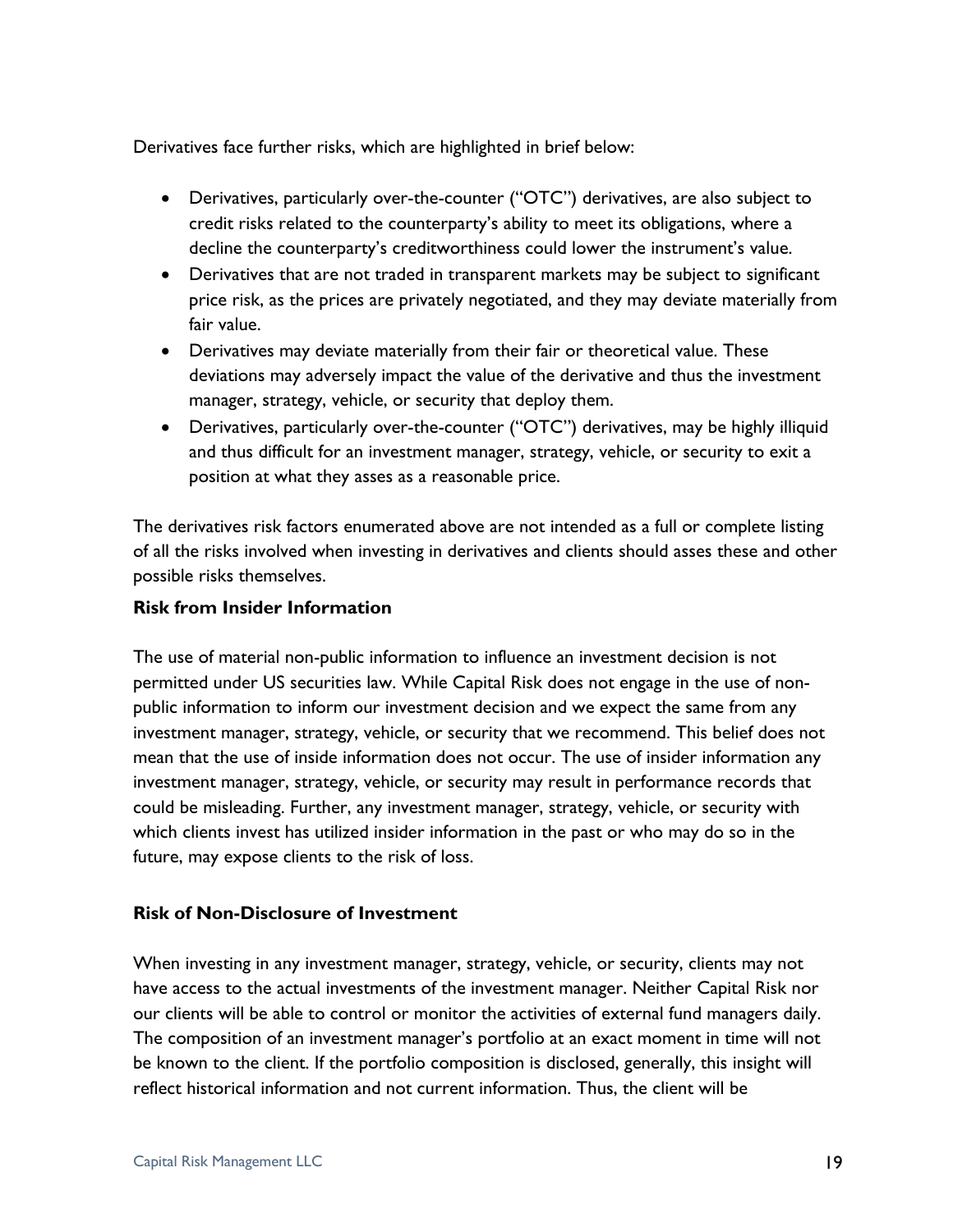contemporaneously aware of the extent of concentration risk; exposure to specific firms, sectors, or countries; directional exposure; or hedging activities in the investment manager's portfolio.

#### **Risk of Non-Disclosure of Material Events for an Investment Manager**

Events occurring internally in the organization of any investment manager, strategy, vehicle, or security may impact the investment. Clients may not learn of material events, such as personnel changes, major asset withdrawals or substantial capital growth until after they occur. Reduced transparency may cause clients to experience a loss of investment value from reduced diversification or increased concentration to specific countries, sectors, regions or individual securities.

#### **Risk from Suppliers of Research and Data**

An investment manager, strategy, vehicle, or security may depend in a material manner on information and data obtained from a numerous source to assess the quality of the securities in which they propose to invest. These sources may include investment publications, ratings issued by nationally recognized credit rating agencies to assess the credit quality of securities in which they intend to invest, industry research materials, and other materials and data prepared by third-parties. There may be limitations on the quality of such information, data, publications, research, and ratings, and generally, neither Capital Risk nor any investment manager, strategy, vehicle, or security independently verify any of the same.

Investing in alternative assets such as hedge funds and private investments is associated with higher risk than investing in traditional marketable securities, including but not limited to illiquidity risk, manager-specific risk, and valuation risk. Clients should consider the following factors in determining whether investing in alternative assets is appropriate.

#### **Risks to Private Investments**

Private investments may include and are not limited to private equity funds, venture capital funds, co-investments, private credit, secondaries, real estate, energy, timberland, and farmland. These investment managers, strategies, vehicles, or securities are highly illiquid, as are their underlying investments. Neither the interests in these funds nor their investment managers are generally registered with any state or federal regulator. **Since there is no readily available market for these funds, clients should expect to hold these investments for the entire life of these funds.**

Risk for private investments may include: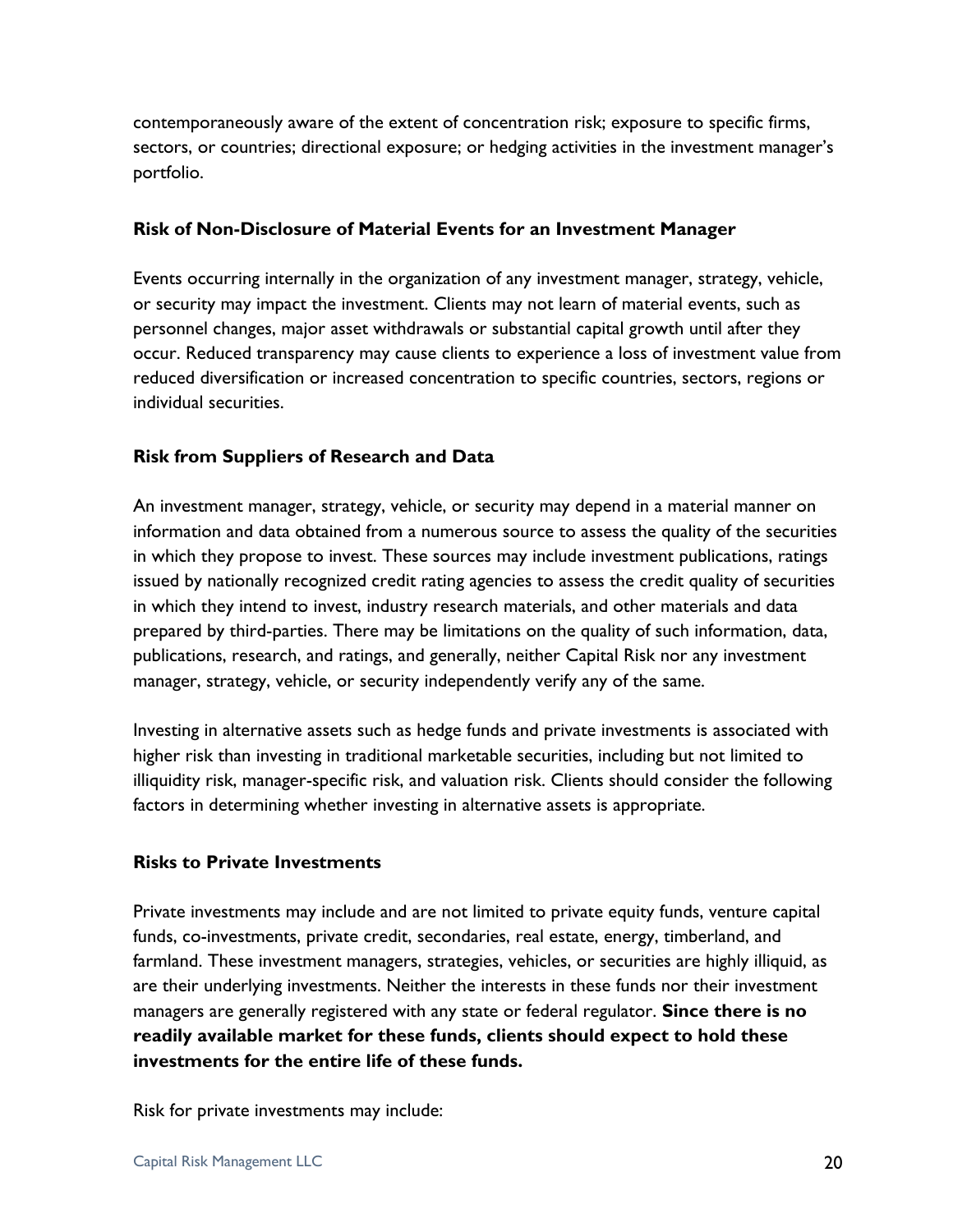- Highly variable returns over time ensure that there are not any performance guarantees.
- Sensitivity to the timing of the entry and exit from a private investment may result in reduced or negative performance for the investor.
- Variation of the availability of high-potential private investment opportunities may limit the potential returns for the investor
- Concentration risk (e.g., lack of diversification) from a co-investment opportunity.
- Limited timing and availability of resources for due diligence on private investments may result in an incomplete due diligence process.
- Limited or no recourse to third-party suppliers of due diligence information that may be insufficient, incorrect, or misleading.
- Risk of recall (e.g., return money to the fund) when purchasing an interest from a current investor.

The private investment risks enumerated above are not intended as a full or complete listing of all the risks involved when investing in private investments and clients should asses these and other possible risks themselves. Further, no guarantees of performance, availability, or liquidity is provided.

#### **Risks to Hedge Funds**

Hedge fund strategies may include but are not limited to absolute return, long/short equity, risk arbitrage, global macro, and distressed funds, and their risks include illiquidity, limited regulatory oversight, use of speculative trading techniques, use of leverage or derivatives, short selling, and hedging techniques. Significant risks are encountered when investing in hedge funds including trading in derivatives, options, futures, and equity securities. Further, hedge funds are not registered under the Securities Act of 1933 or any federal or state securities law, and certain hedge fund managers may not be registered with either a state or federal regulator. **The hedging tactics employed by hedge fund managers to mitigate risk does not guarantee security as the hedge fund's investments are susceptible to financial market changes that can be volatile and difficult to predict, which can result in a significant loss of value.**

Hedge Fund investments can contain the additional risks enumerated below:

- Limited withdrawal rights that constrain the investor's liquidity and increase the risk that the investor may not have access to their capital on their terms.
- Early redemption fees can reduce the performance of the fund for the investor.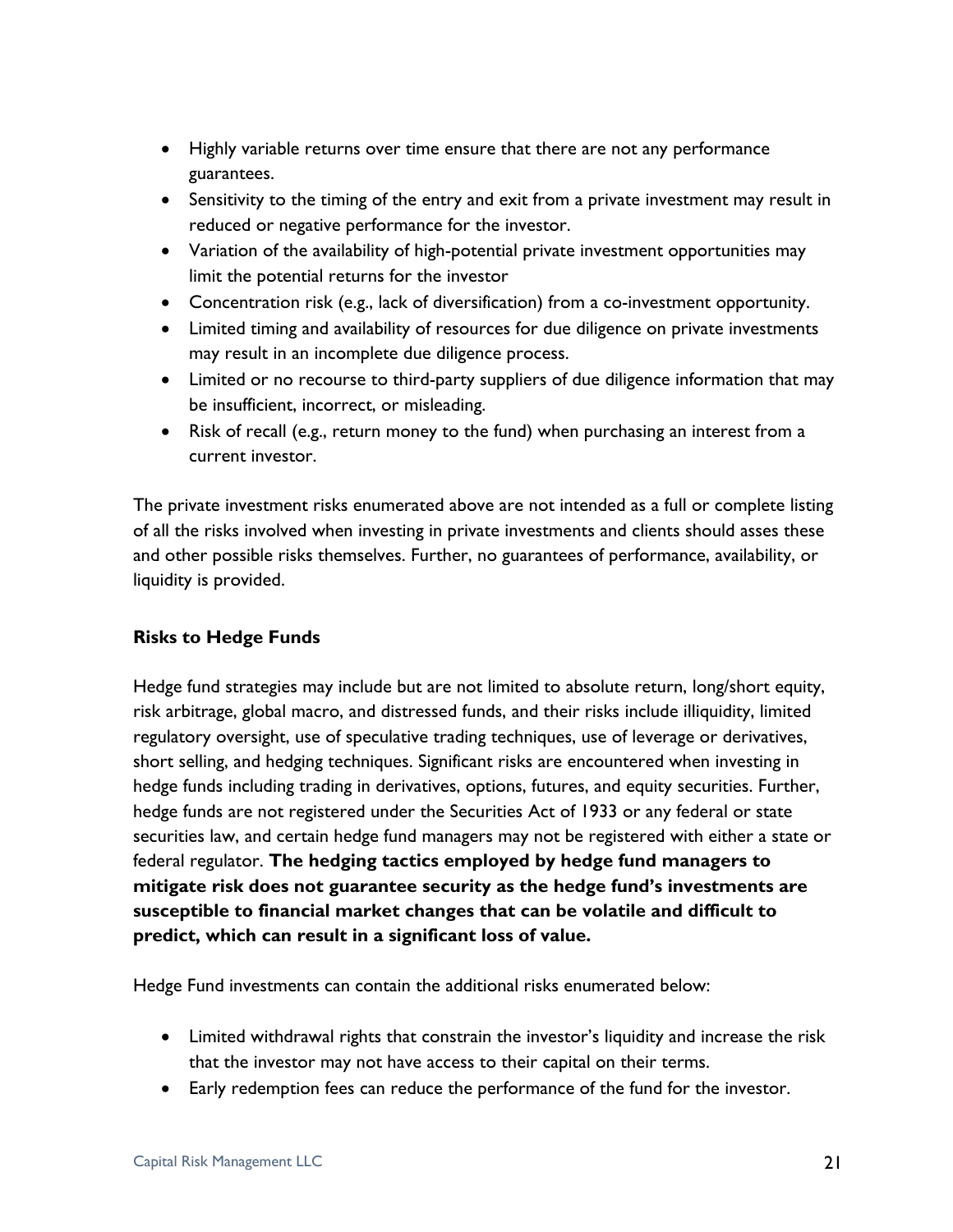• Liquidity risk may occur when the firm is unable to liquidate their underlying investments or liquidates investments at a significant discount to fair value to meet investor withdrawal requests.

The hedge fund risks enumerated above are not intended as a full or complete listing of all the risks involved when investing in hedge funds and clients should asses these and other possible risks themselves. Further, no guarantees of performance, availability, or liquidity is provided.

## **Item 9. Disciplinary Information**

Capital Risk is required to disclose any legal or disciplinary events that are material to a client's or prospective client's evaluation of our advisory business or the integrity of our management.

Capital Risk has no reportable disciplinary events to disclose regarding itself or any of its related persons.

## **Item 10. Other Financial Industry Activities and Affiliations**

Capital Risk does not have other financial industry activities or affiliations where compensation is derived from investing or recommending the investment of client assets. Capital Risk invests or recommends the investment of clients' assets with other investment advisers; however, Capital Risk will not accept compensation from those investment managers for the recommendation or investment.

Capital Risk and its management are **not**:

- Registered, or have an application pending to register, as a broker dealer or a registered representative of a broker-dealer;
- Registered, or have an application pending to register, as a futures commission merchant or commodity pool operator;

Capital Risk or its representatives do not receive compensation directly or indirectly from investment advisors.

## **Item 11. Code of Ethics, Participation or Interest in Client Transactions, and Personal Trading**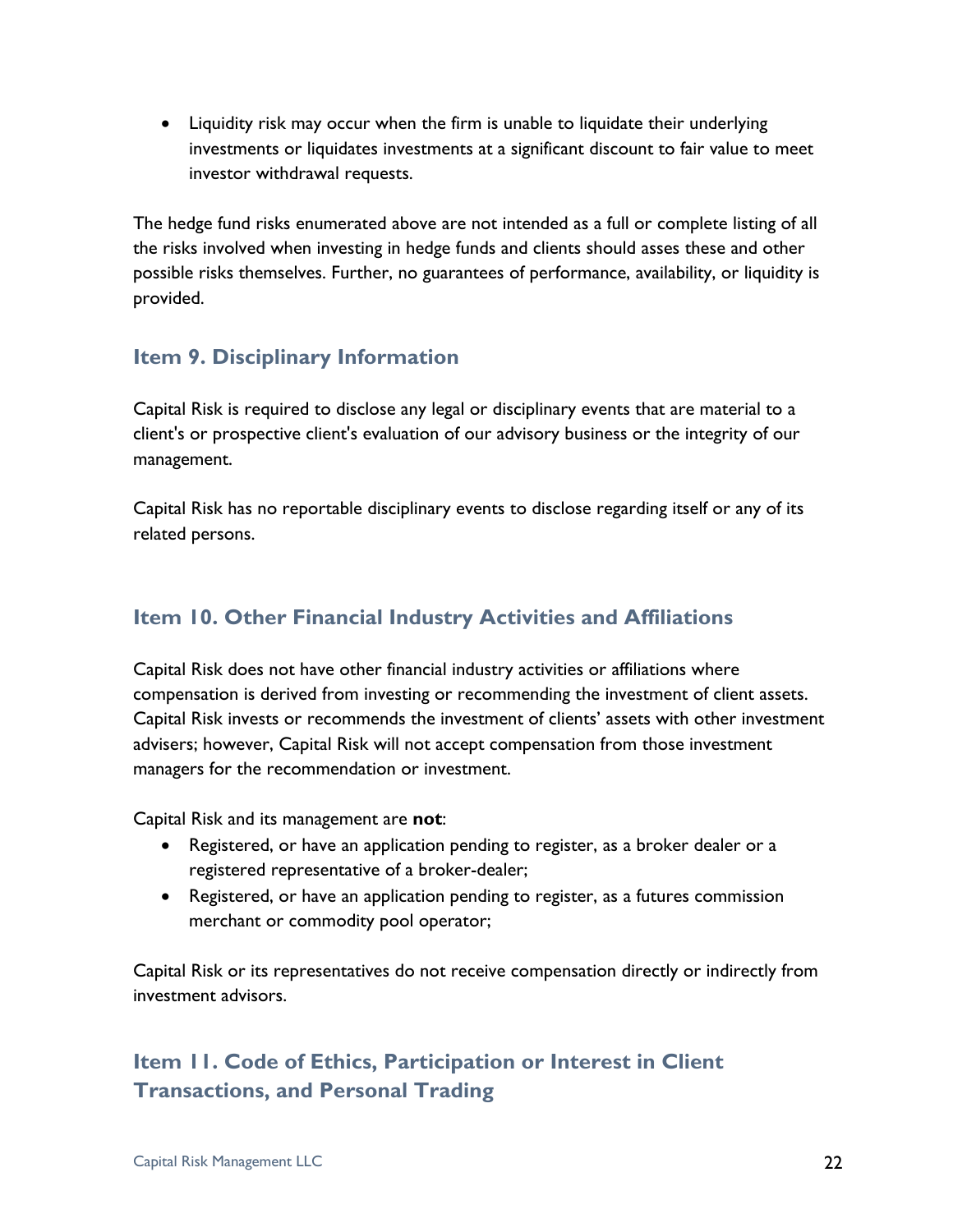Capital Risk holds itself to a **fiduciary standard**, where the firm and its employees will act in good faith and act in the best interest of their client. Capital Risk seeks to minimize material **conflicts of interest** and to appropriately manage any material conflicts of interest that may remain. You should be aware that no set of rules can anticipate or relieve all material conflicts of interest. **Capital Risk will disclose to its clients any material conflict of interest relating to the firm, its representatives, or any of its employees that could reasonably be expected to impair the rendering of unbiased and objective advice.**

Capital Risk has adopted the Code of Ethics and Standard of Professional Conduct of the CFA Institute ("the Code") as means of expressing our commitment to ethical conduct, which all of our employees must agree to honor in writing upon acceptance of employment with Capital Risk and annually thereafter as a condition of their continued employment. Capital Risk will provide a copy of the Code to clients and prospective clients upon request.

The Code describes the firm's fiduciary duties and responsibilities to clients and includes:

- A Code of Ethics that focuses on professional integrity
- Standards of Conduct that defines:
	- Professionalism
	- The integrity of the Capital Markets
	- Duties to Clients
	- Duties to Employers
	- Investment Analysis, Recommendations, and Actions
	- Conflicts of Interest
- Disclosure of material outside business activities and personal relationships with service providers that Capital Risk may evaluate or recommend to its clients
- A gift policy
- Confidential treatment of client data
- Restrictions on personal investments
- Limits on political contributions

Capital Risk and its employees may not engage in any act, practice or course of conduct that is fraudulent, deceptive, manipulative, or potentially misleading.

Capital Risk requires that all individuals must act in accordance with all applicable federal and state regulations governing registered investment advisory practices. Our Code of Ethics further includes the firm's policy prohibiting the misuse of material non-public information. Any individual not in observance of the above may be subject to discipline.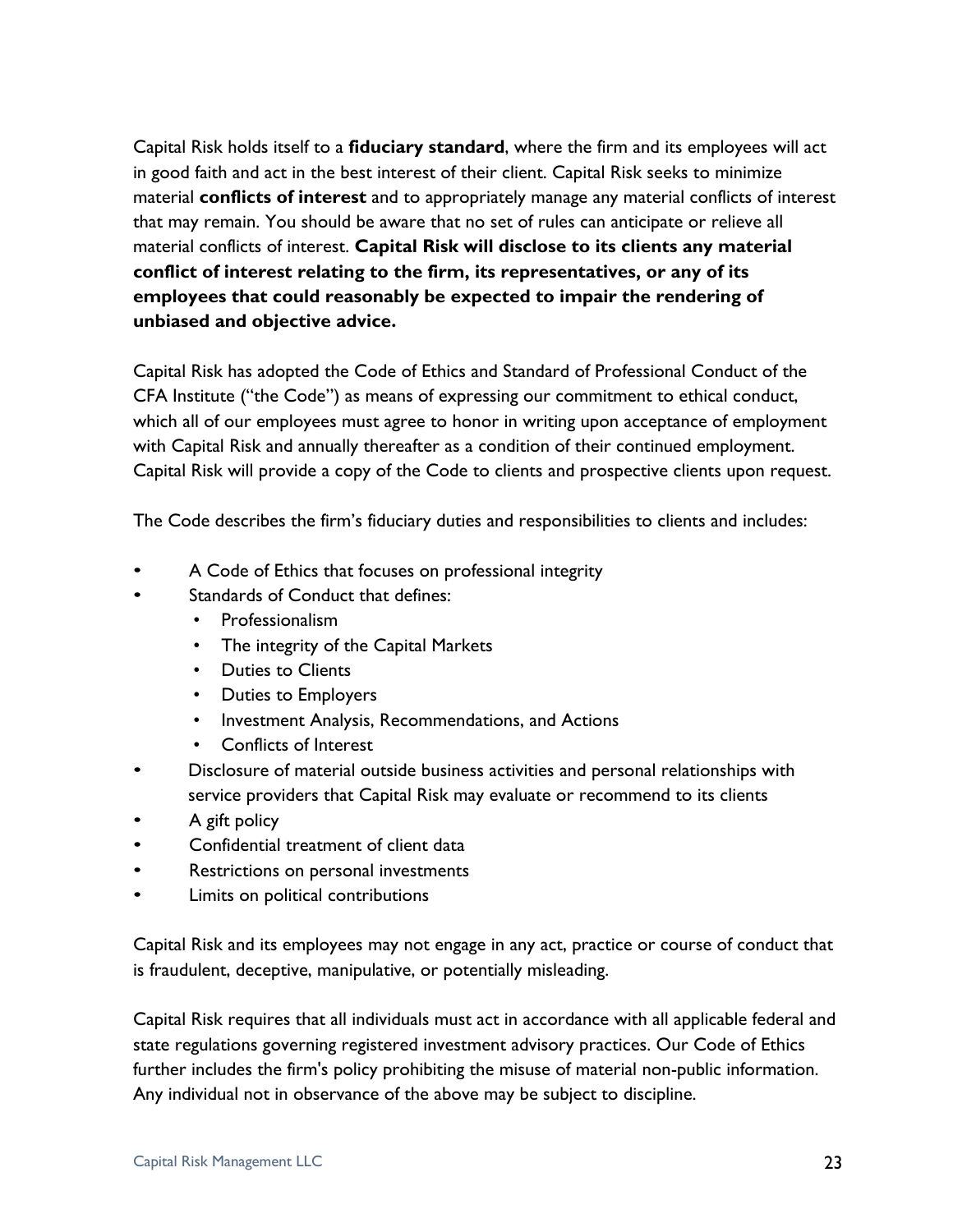With limited exceptions, our employees may not accept gifts from any person or entity that does or is seeking to do business with Capital Risk or from any investment manager without the prior permission of the Chief Compliance Officer.

### **Participation or Interest in Client Transactions**

Capital Risk employees may purchase or sell publicly-traded securities that are owned by our clients unless that security is on Capital Risk's Restricted List or the transaction would otherwise violate our trading policies or any applicable laws. Capital Risk employees are not permitted to trade their own securities ahead of client transactions. Capital Risk employees comply with all provisions, rules, and laws of entities that regulate Capital Risk. Further, Capital Risk employees agree in writing upon commencement of employment and annually thereafter to follow the Code of Professional Conduct from the CFA Institute.

Capital Risk employees may also purchase securities that are not publicly traded provided that their investment would not impair the ability of our clients to invest in that security should they wish to do so. All such investments must be pre-cleared. Capital Risk employees must notify the clients they advise in advance if they recommend a private placement to a client, which they are considering for themselves or that they already own. Capital Risk employees must also notify their clients in advance if they decide to withdraw from a private investment that they have recommended to or is held by their clients.

Capital Risk does not conduct proprietary trading for its accounts and generally does not invest in the same securities that are recommended to clients; however, Capital Risk's assets may comprise U.S. Treasuries, U.S. Treasury funds, or money market funds.

## **Personal Trading**

Capital Risk employees must contact the Firm's Compliance Department to pre-clear the purchase of any securities that are not publicly traded, as well as investments in initial public offerings. Permission will generally be granted provided that the investment would not impair the ability of our clients to invest in the security should they wish to do so.

Capital Risk employees must provide the Compliance Department with a security holding report within their first ten days of employment and annually thereafter. Employees are also required to certify their personal securities transactions within thirty days after the end of each calendar quarter. Reports of personal securities transactions are reviewed to identify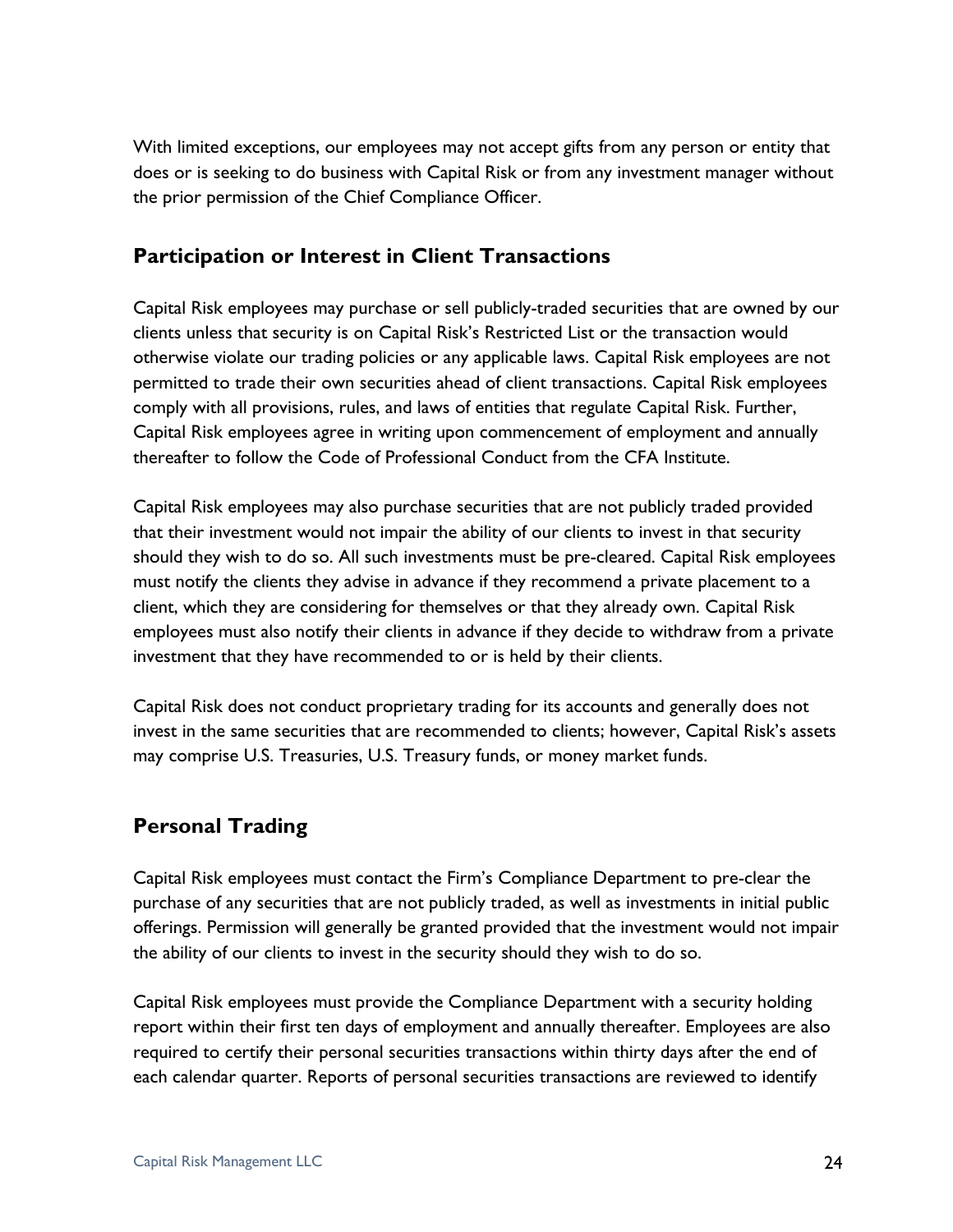trading that potentially violates securities laws or Capital Risk's written policies and procedures.

## **Political Contributions**

All members of the Capital Risk, executive officers and any other employees (and their supervisors) whose activities could encompass the solicitation of government clients are required to pre-clear all political contributions to local, state or federal candidates, state and local political parties, or political action committees. This requirement also extends to employee spouses and dependent children. Capital Risk as a corporation does not partake in political contributions of any kind.

## **Item 12. Brokerage Practices**

#### **Client Referrals from Custodians, Broker/Dealers or Third-Parties**

Capital Risk or a related person does not currently accept client referrals form a brokerdealer or third party. Capital Risk has no broker/dealer affiliations. We are an independent investment advisory firm. We do not receive any commissions, research, or other products or services in connection with our clients' brokerage transactions. Client referrals are not a factor in our selection of a custodian.

#### **Selecting a Broker/Dealer for Client Transactions**

The Client's account must be maintained by a qualified custodian (broker/dealer, bank or trust company) that is frequently reviewed for its capabilities to serve in that capacity by their respective industry regulatory authority. Capital Risk is not a custodian nor is there an affiliate that is a custodian. Capital Risk provides investment advisory and financial planning services. Capital Risk may recommend that the you retain the service provider with whom your assets are currently maintained. Should you prefer a new service provider, a recommendation made by Capital Risk would be based on your needs, the reasonableness of their compensation and the reputation of the broker as part of the selection process; however, we do not receive any research or other soft dollar benefits from these relationships.

Subject to the Client's needs, Capital Risk believes the following provide quality custodial services for a Client that are national in scale, secure financially, and are a fair value for the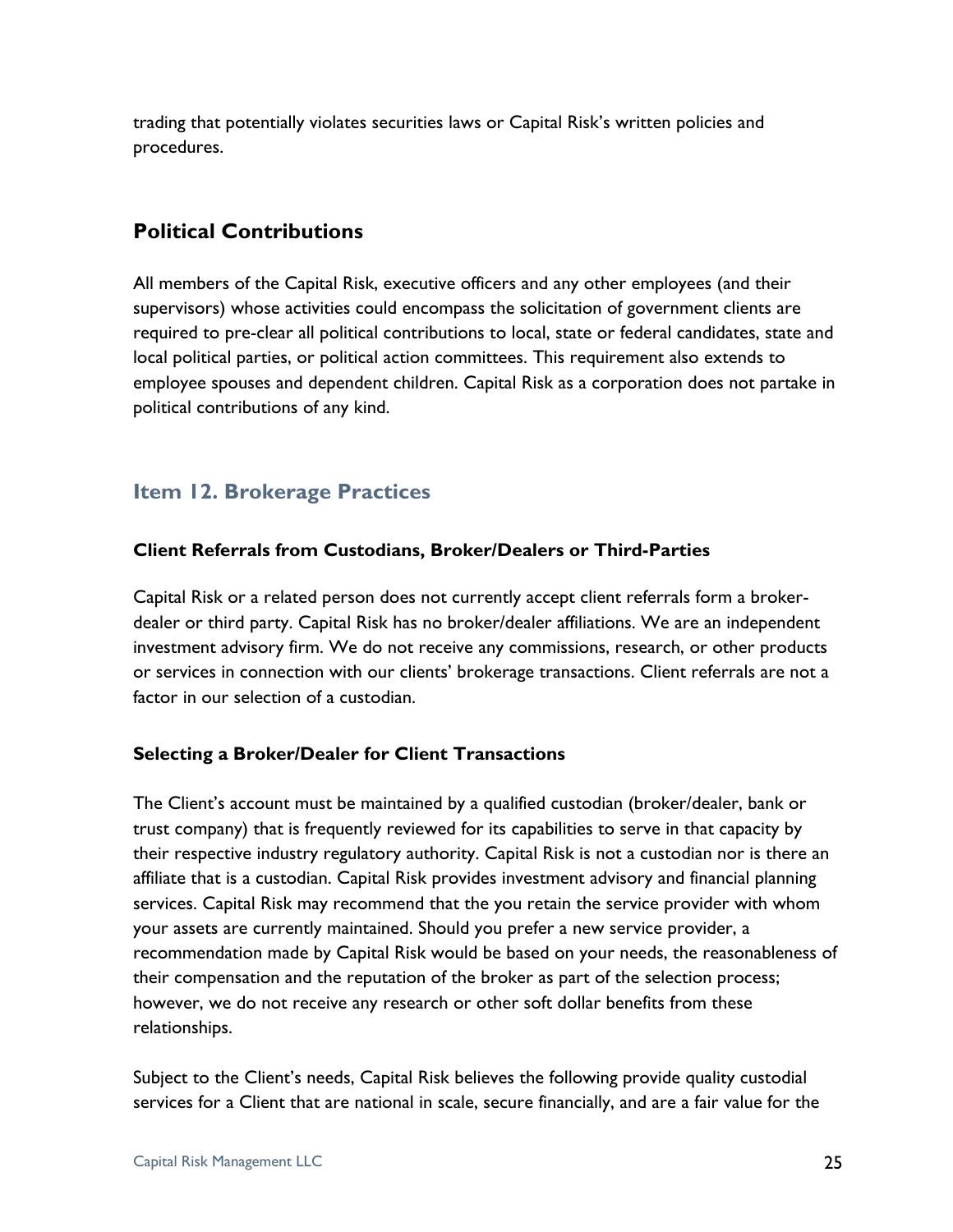services delivered: Charles Schwab Advisor Services, Fidelity Investments, TD Ameritrade, and Interactive Brokers. This list is subject to change depending upon the circumstances of the client and the services and costs associated with named custodians.

#### **Directed Brokerage**

Capital Risk does not direct clients to a preferred custodian. A client's account is maintained at a custodian of the client's choice (e.g., held-away accounts) and the client may choose to request that a particular broker is used to execute some or all account transactions. Under these circumstances, the client will be responsible for negotiating, in advance of each trade, the terms and/or arrangements involving their account with that broker, and whether the selected broker is affiliated with their custodian of record or not. We will not be obligated to seek better execution services or prices from these other brokers. As a result, the client may pay higher commissions or other transaction costs, potentially experience greater spreads, or receive less favorable net prices on transactions for their account than would otherwise be the case.

#### **Aggregating Securities Transactions**

Trade aggregation is the process of purchasing or selling the same security for several clients/accounts at approximately the same time. This may also be termed "blocked, "bunched" or "batched" orders. Aggregated orders are executed in an attempt to obtain better execution, negotiate favorable transaction rates, or to allocate equitably among multiple client accounts should there be differences in prices, brokerage commissions or other transactional costs that might otherwise be unobtainable through separately placed orders. Capital Risk as non-discretionary investment advisor does not generally execute transaction on behalf of the client. Further, as clients have varying executing brokers, Capital Risk is unable to aggregate transaction across clients when directed to trade the same securities at the request of different clients. Therefore, a client's account may potentially be assessed higher costs or less favorable prices than those where aggregation of transaction could occur.

## **Item 13. Review of Accounts**

Capital Risk is responsible for reviewing client accounts on an ongoing, monthly, quarterly, semi-annual, or no less than an annual basis depending on the level of client services and is led by the President & Managing Member, Jason Prole. Additional reviews may be triggered by material market, economic or political events, or by changes in the client's circumstances.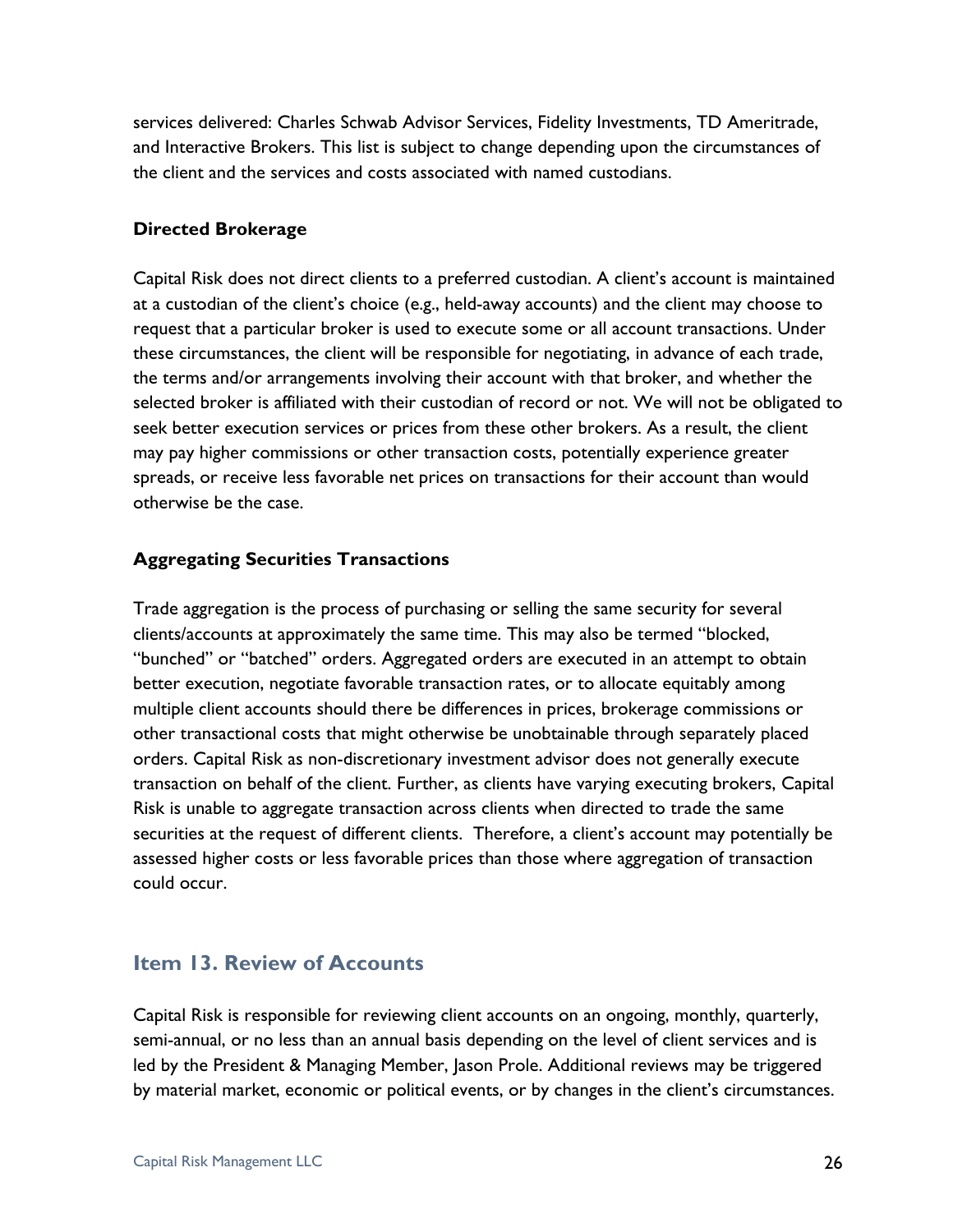The review may be more or less detailed depending on the scope of the services provided and may include an analysis of performance, asset allocation and the investment funds held in a client's portfolio. All annual reports are written and may be delivered in paper or electronic format. All other reports are in a format agreed upon with the client and may include written, verbal, or any electronic formats.

## **Item 14. Client Referrals and Other Compensation**

Capital Risk does not compensate any person for client referrals and does not receive compensation from investment managers for recommending their services or products. Further, we have adopted a gift policy for all employees generally prohibiting the acceptance of gifts other than those of de minimis value.

## **Item 15. Custody**

Capital Risk does not have custody of a client's funds, interest in securities, or other types of assets. If at some time in the future, the Firm should decide to change its policy, it will reevaluate its policies and procedures at that time to promote compliance with applicable laws.

If the Client elects and authorizes the Custodian to directly deduct fees from Account assets, Capital Risk notifies the Client that Capital Risk will follow the safeguards under California Code of Regulation, Section 260.237(b)(3). These safeguards include the following:

A. The investment adviser has custody of the funds and securities solely as a consequence of its authority to make withdrawals from client accounts to pay its advisory fee.

B. The investment adviser has written authorization from the client to deduct advisory fees from the account held with the qualified custodian.

C. Each time a fee is directly deducted from a client account, the investment adviser concurrently:

i. Sends the qualified custodian an invoice or statement of the amount of the fee to be deducted from the client's account; and

ii. Sends the client an invoice or statement itemizing the fee. Itemization includes the formula used to calculate the fee, the value of the assets under management on which the fee is based, and the time period covered by the fee.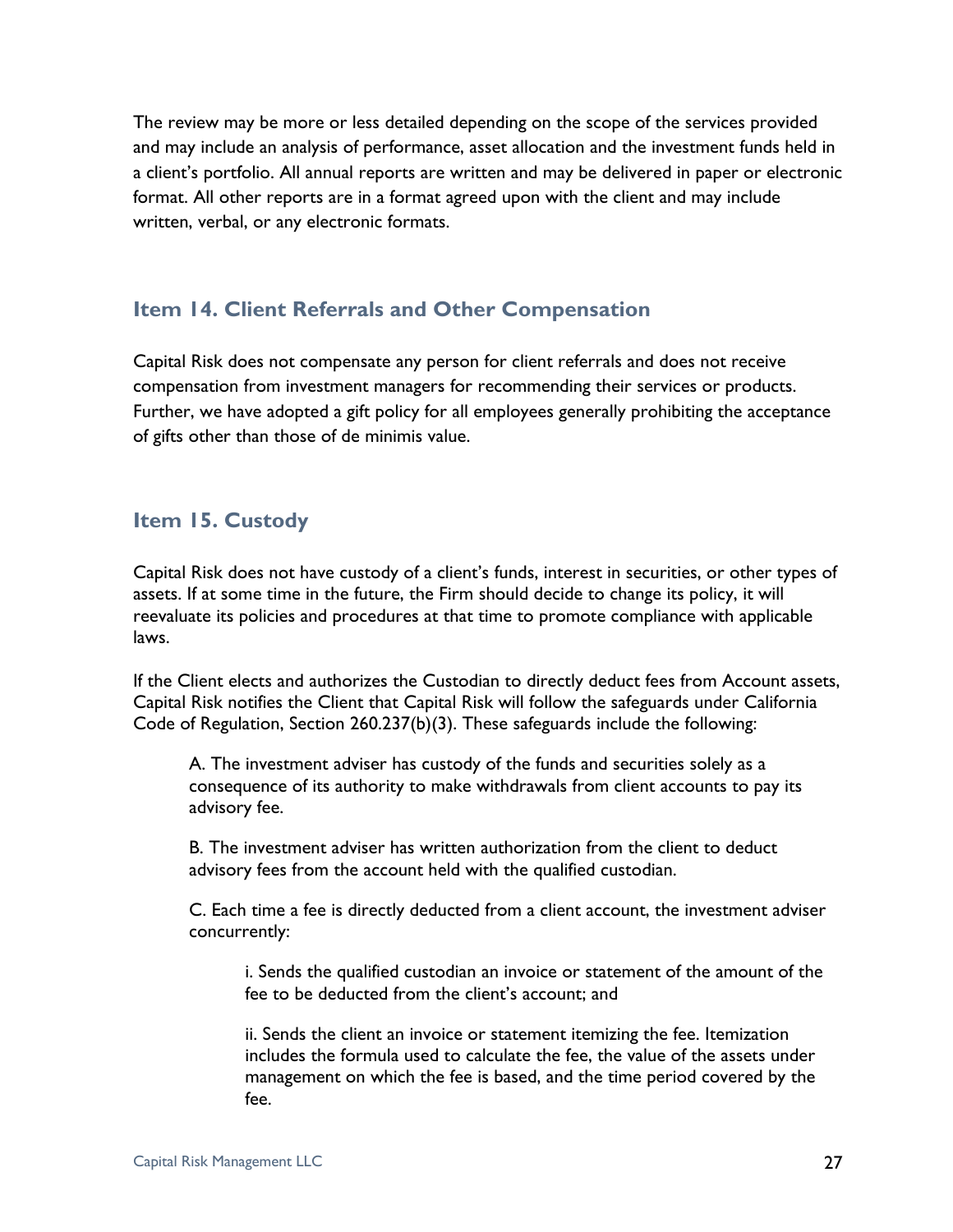D. The investment adviser notifies the Commissioner in writing that the investment adviser intends to use the safeguards provided under California Code of Regulation, Section 260.237(b)(3).

Capital Risk clients will receive account statements from the broker-dealer, bank or other qualified custodian and clients should carefully review those statements. **Clients are urged to carefully compare any account statements received from Capital Risk with those of their qualified custodian.**

Capital Risk, if requested, will aid the client in selecting a qualified third-party custodian for the client's funds and securities. In these circumstances, we advise the client if the custodian is qualified to hold assets, and that account statements are delivered at least quarterly directly from the qualified custodian to the independent representative designated by the client to receive such statements.

#### **Item 16. Investment Discretion**

Capital Risk provides investment advice on a non-discretionary basis. We perform our duties per the investment contract. We generally offer our non-discretionary advice through benchmark portfolios. When directed by the client, Capital Risk will execute transaction in the client's account that are managed on a non-discretionary basis pursuant to California Code of Regulation, Section 260.237.2(f)(1).

Capital Risk employs various modes of analysis and sources of information to design a specific asset allocation strategy, identifying and evaluating third-party investment managers, and creating risk mitigation strategies for our Clients. Those third-party investment managers may employ a variety of investment strategies in managing the Client's assets, such as active trading, short selling, and various strategies involving derivatives.

Since Capital Risk does not manage discretionary portfolios, we have not deployed written policies and procedures to address trade errors.

## **Item 17. Voting Client Securities**

For non-discretionary relationships, Capital Risk does not have the authority to vote proxies on behalf of our clients. Furthermore, because our clients generally invest through private funds rather than in individual securities, they are rarely solicited to vote proxies. The managers of those funds, to the extent they invest in equity securities, generally will have the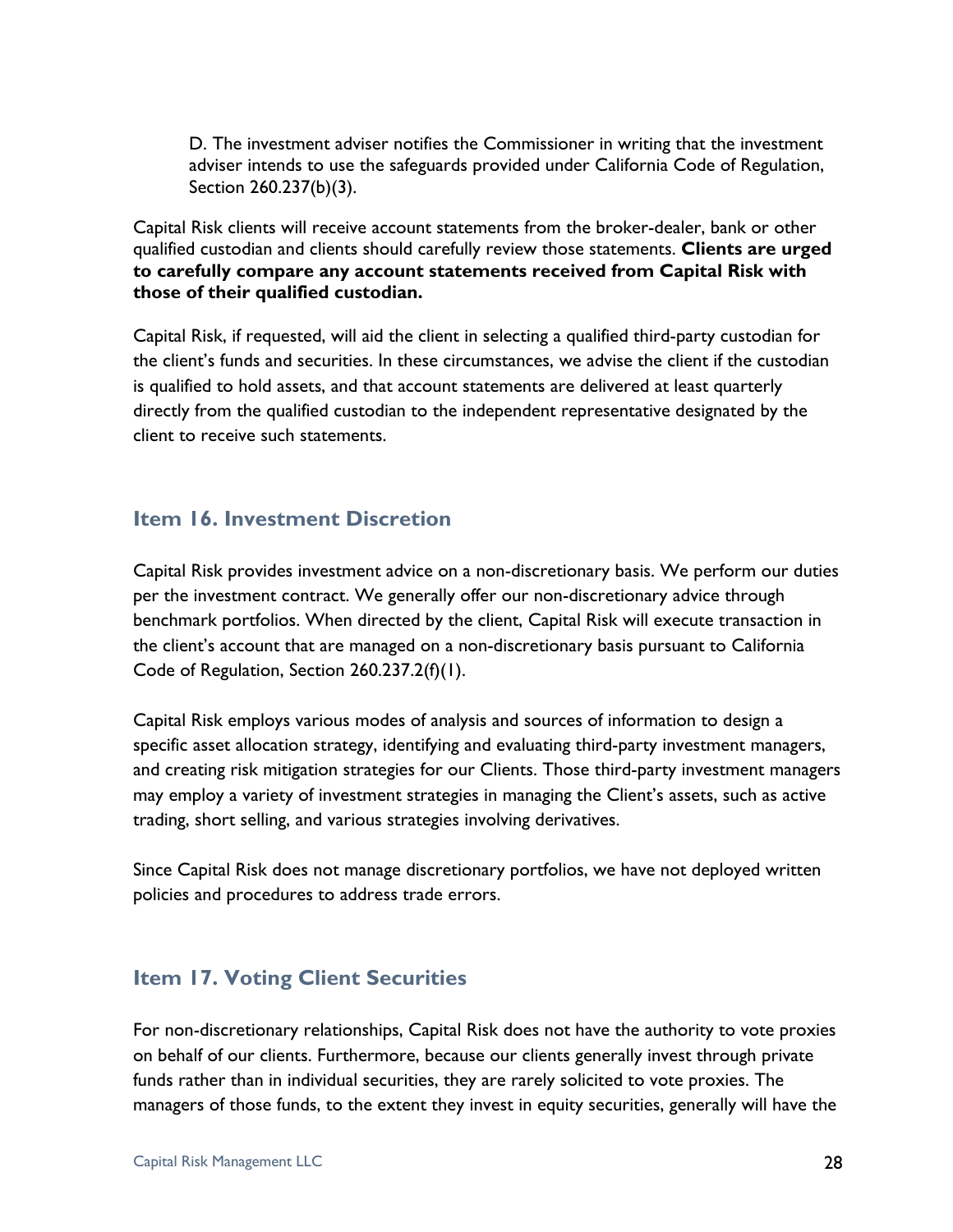proxy voting authority and will vote portfolio securities per their proxy voting policies. Upon request, Capital Risk may assist clients in developing the proxy standards required by the client of the third-party investment managers.

While Capital Risk does not have voting authority, clients may ask us to review proxy solicitations received directly from the issuer, from their custodian, or a transfer agent. Upon request, we will provide our advisory clients guidance regarding these proxy solicitations.

## **Item 18. Financial Information**

Capital Risk does take physical custody of your assets, nor do we have account authority to have such control. Fee withdrawals must be done through a qualified intermediary (e.g., your custodian of record), per your prior written agreement, and following your receipt of our firm's written notice.

Capital Risk does not require or solicit prepayment of more than \$500 in fees per client, six months of more in advance.

Capital Risk does not have any financial condition that is reasonably likely to impair its ability to meet contractual commitments to clients, nor has the firm been the subject of a bankruptcy petition at any time during the past ten years.

An audited balance sheet is not required nor included in this brochure due to the nature of Capital Risk's advisory services and operational practices.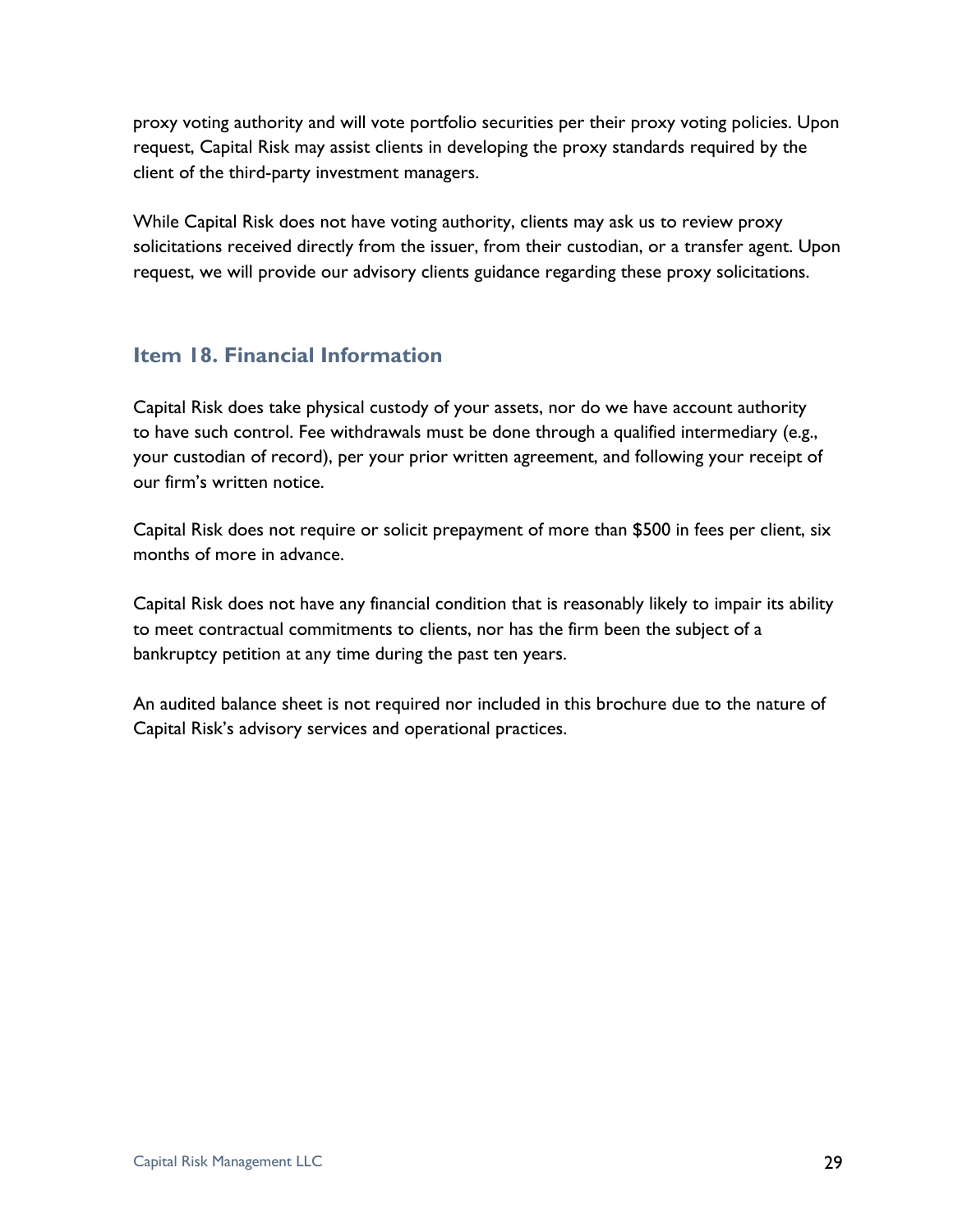## **Item 19. Requirements for State-Registered Advisers**

The principal officer of Capital Risk Management LLC is Jason Prole, President & Managing Member. A complete discussion of his experience and formal background is found in the supplement attached to this brochure.

Capital Risk is not engaged in any other business activities.

Capital Risk does not charge performance-based fees.

There are not any reportable events for Capital Risk or its management personnel.

Neither Capital Risk nor its management personnel have any relationship or arrangement with any issuer of securities.

For further information involving firm principal executive and management personnel, their business activities as well as material conflicts of interest, please refer to areas previously disclosed in Items 6 and 9 through 11, as well as the attached Form ADV Part 2B brochure supplement.

## **Further Item: Business Continuity**

Capital Risk maintains a business continuity plan to mitigate the risks associated with the loss of office space, communications, services, or key people. Critically, accounts are held the client's custodian of choice, which ensures the client may access their accounts without the presence of Capital Risk. Since the client pays in arrears, the risk that there are pending contractual obligations or services for Capital Risk is minimized to the client.

#### **Backup and Recovery of Books and Records**

Capital Risk maintains books and records electronically with a redundant real-time backup in the cloud and on-site backup, which is supplemented with a further local backup executed weekly. Thus, Capital Risk is confident that all information is recoverable in all foreseeable situations.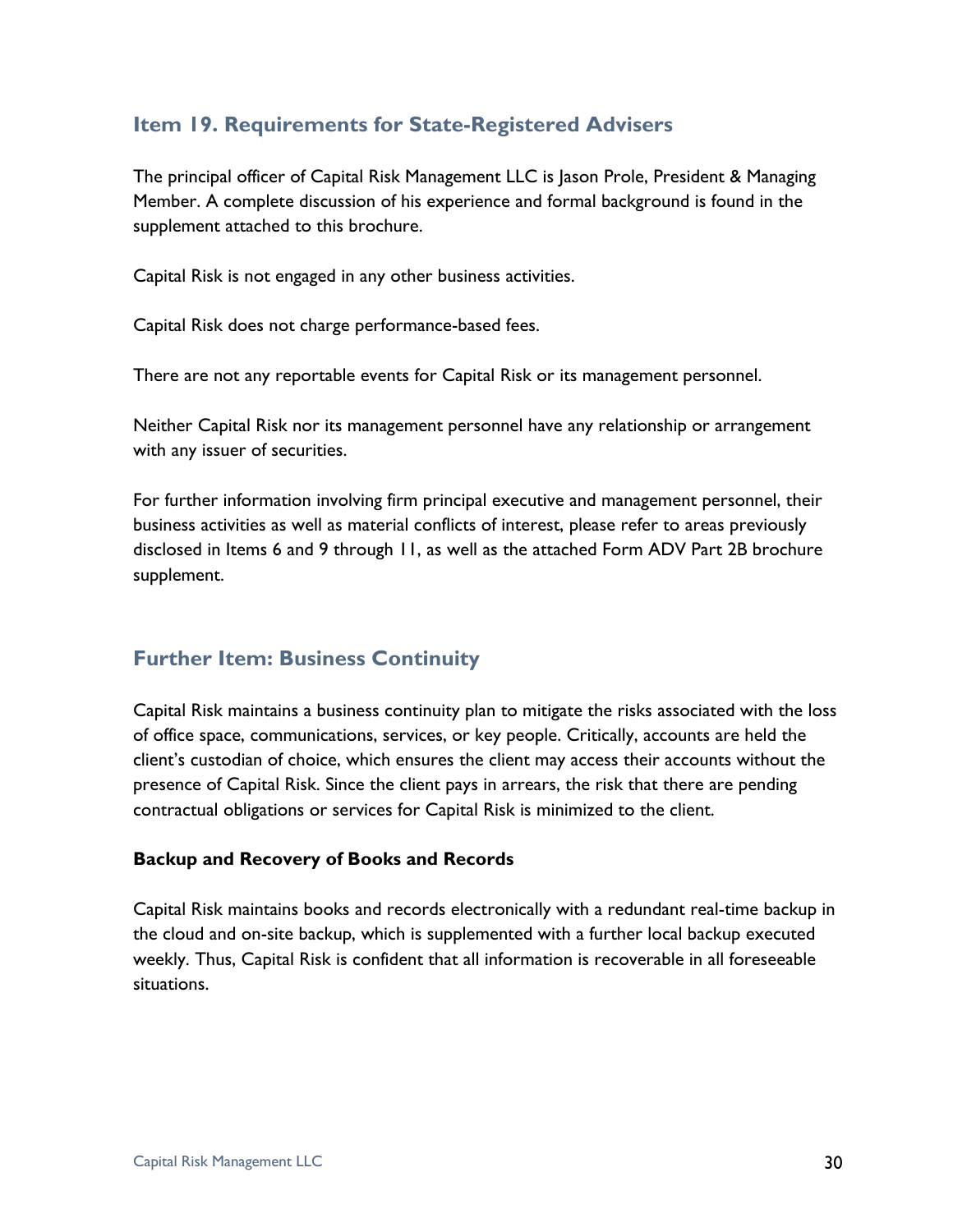#### **Alternative Communication Methods and Office Locations**

Capital Risk uses laptop computers and cell phones which can be operated from any location to continue communicating with clients in the event of business disruption. Important information, including client contact information, is stored on the cloud. Office locations are used on as-required basis and Capital Risk has access to multiple office locations from its provider, which mitigates location-specific risk.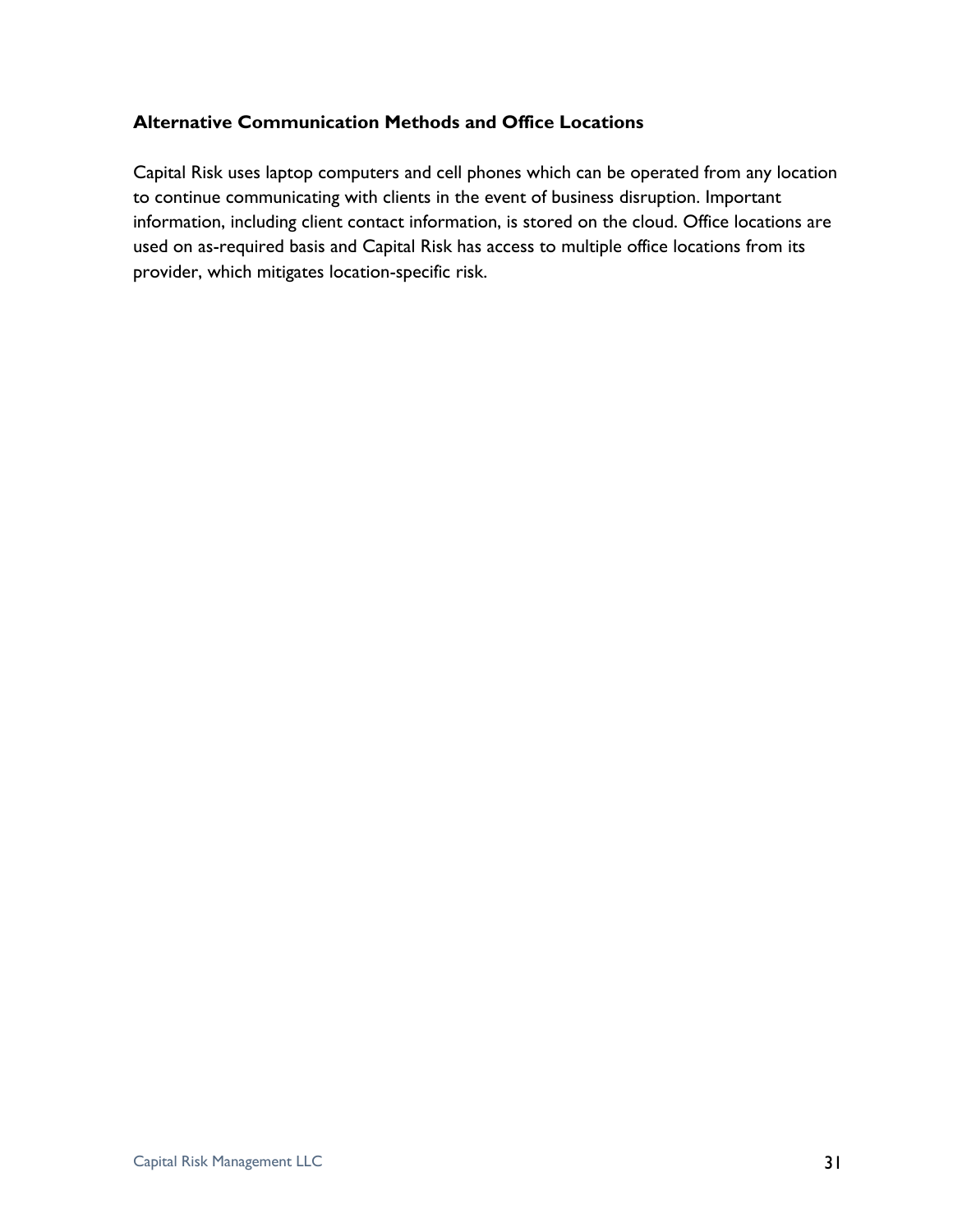

# Capital Risk Management LLC

April 4<sup>th</sup>, 2019

## **Jason Prole**

## Form ADV Part 2B: Brochure Supplement

This brochure supplement provides information about Jason Prole (CRD # 5771555) that supplements the Capital Risk Management LLC (CRD # 300480) brochure. You should have received a copy of that brochure. Please contact us by telephone at 415-373-7152 or info@capitalriskmanagement.com if you did not receive Capital Risk Management LLC's brochure or if you have any questions about the contents of this supplement.

Additional information about Jason Prole (CRD # 5771555) is available on the SEC's website at www.adviserinfo.sec.gov.

P.O. Box 446, Lakewood, CA, 90808-0446 | 415-373-7152 | www.capitalriskmanagement.com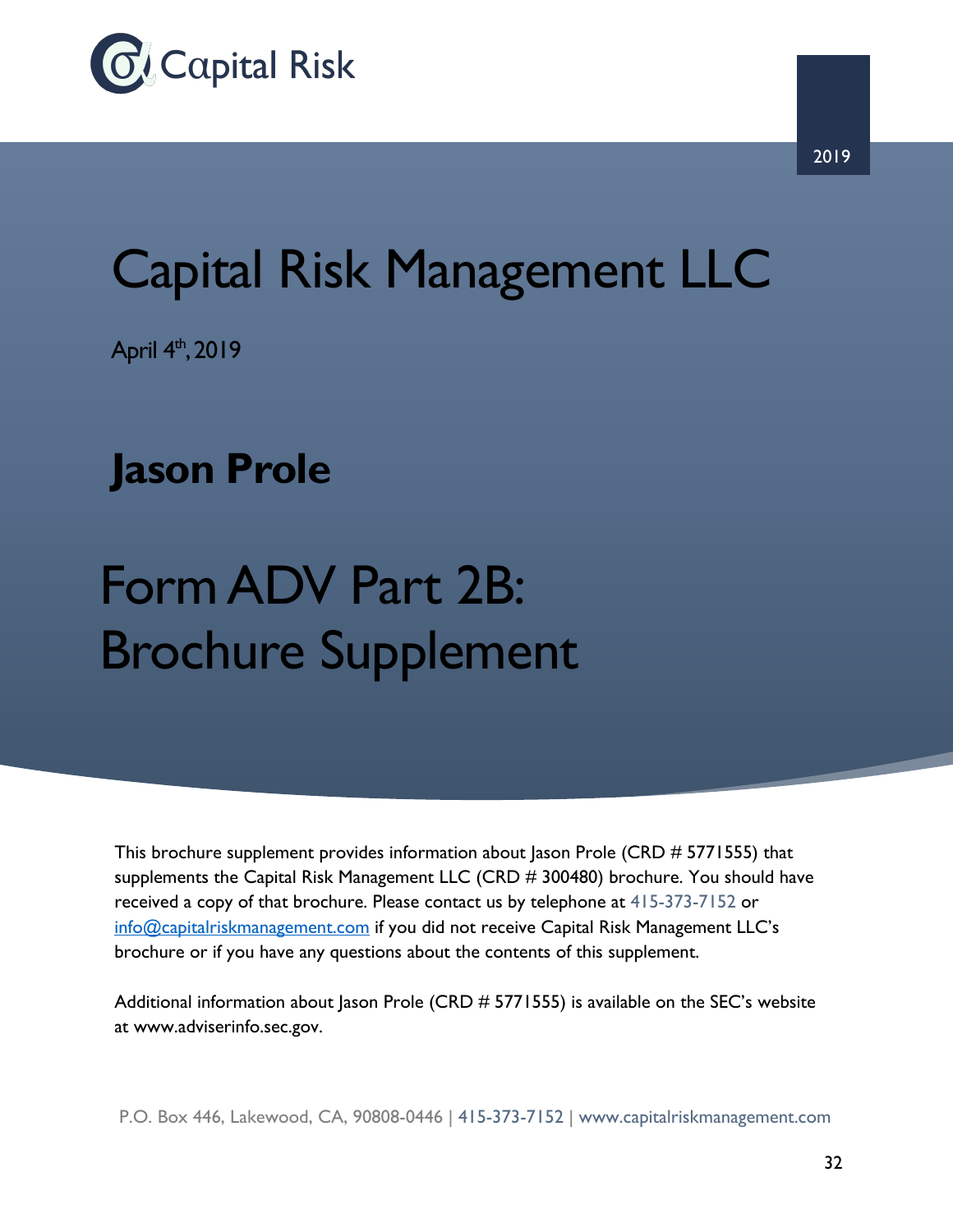## **Supplement: Jason Prole (CRD # 5771555)**

#### **Item 2. Educational Background and Experience.**

Year of Birth: 1971

#### **Formal Education after High School**

Dalhousie University; Halifax, NS; BA, 1995. Saint Mary's University; Halifax, NS; MBA, 1998 Herriot-Watt University; Edinburgh, Scotland; MSc, 2007 Grenoble Ecole de Management, Grenoble, France; DBA (ABD), 2020

#### **Business Background for Past 5 Years**

| $04/18$ – Present | Capital Risk Management LLC<br>Principal / Managing Member / Chief Compliance Officer /<br><b>Investment Advisor Representative</b> |
|-------------------|-------------------------------------------------------------------------------------------------------------------------------------|
| $06/16 - 03/18$   | Capital Risk Management<br>Consultant                                                                                               |
| $09/15 - 04/16$   | Tresalia Asset Management (USA) LLC<br><b>President &amp; Chief Investment Officer</b>                                              |
| $11/09 - 07/2015$ | Fiduciary Research and Consulting, LLC/Alan Biller & Associates<br>Partner, Chief Investment Officer                                |

## **Item 3. Disciplinary Information**

Registered investment advisors are required to disclose certain material facts about its associated personnel regarding any legal or disciplinary events, including criminal or civil action in a domestic, foreign or military court, or any proceeding before a state, federal or foreign regulatory agency, self-regulatory organization, or suspension or sanction by a professional association for violation of its conduct rules, that would be material to your evaluation of each officer or a supervised person providing investment advice. **Mr. Prole has not been the subject of any such event.**

## **Item 4. Other Business Activities**

**Mr. Prole** is not registered, nor has an application pending to register, as a registered representative of a broker/dealer or associated person of a futures commission merchant, commodity pool operator, or commodity trading advisor. He does not receive commissions,